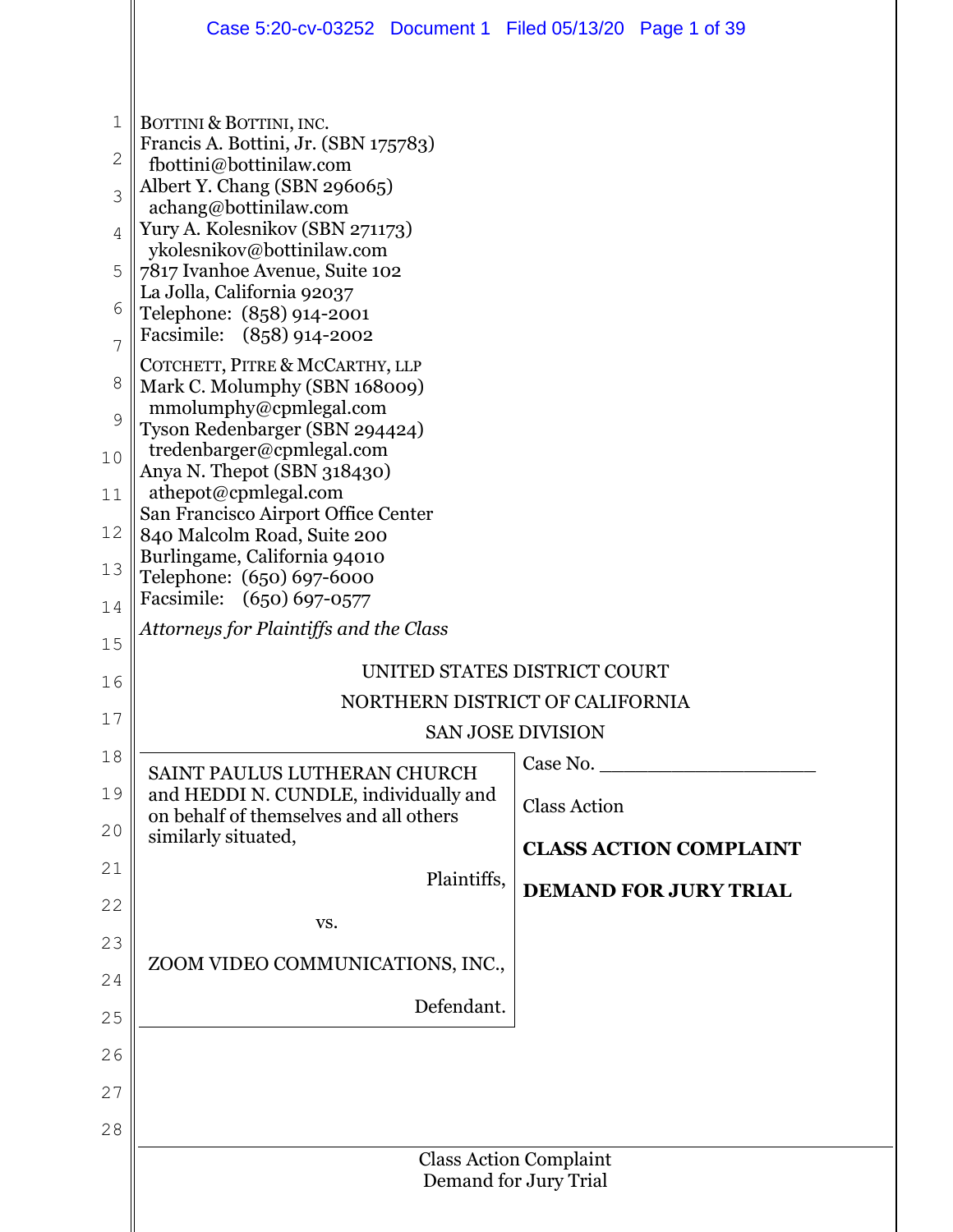#### Case 5:20-cv-03252 Document 1 Filed 05/13/20 Page 2 of 39

1 2 3 4 5 6 7 8 9 10 11 1. Plaintiffs Saint Paulus Lutheran Church ("Saint Paulus") and Heddi N. Cundle (together, "Plaintiffs"), on behalf of themselves and all others similarly situated (the "Class," as defined in paragraph 94 below), submit this complaint against defendant Zoom Video Communications, Inc. ("Zoom") for, among other things, negligence, breach of implied contract, and violations of the California Consumer Privacy Act ("CCPA"), the Consumers Legal Remedies Act ("CLRA"), and the Unfair Competition Law ("UCL"). In support of these claims, Plaintiffs allege the following (a) upon personal knowledge with respect to the matters pertaining to themselves; and (b) upon information and belief with respect to all other matters, based upon, among other things, the investigations undertaken by Plaintiffs' counsel. Plaintiffs believe that substantial additional evidentiary support will exist for the allegations set forth below after a reasonable opportunity for discovery.

12

#### **INTRODUCTION**

13 14 15 16 17 18 2. Saint Paulus, one of the oldest churches in San Francisco, is a sanctuary for San Franciscans of all walks of life to pray and worship. Known to be "an inclusive community of God's diverse people visible in the world," Saint Paulus welcomes all people — in the words of its longtime pastor, the Reverend Daniel Solberg, "all God's children" and focuses on caring for the marginalized and the underserved. At this turbulent time of a pandemic, the importance of the sanctity of Saint Paulus cannot be overstated.

19 20 21 22 23 24 25 26 27 3. But Zoom — a multibillion-dollar tech giant experiencing exponential growth as a result of the COVID-19 pandemic — violated this sanctity. Instead of providing Saint Paulus and its congregants with a password-protected and secure videoconferencing platform, Zoom allowed a "known offender" — one who "has been reported multiple times to the authorities" — to Zoombomb Saint Paulus's May 6, 2020 bible-study class. As a result, Ms. Cundle, Saint Paulus's administrator, and other attendees of the bible-study class most of whom were senior citizens — had their computer screens hijacked and their control buttons disabled while being forced to watch pornographic video footages. The footages were sick and sickening — portraying adults engaging in sexual acts with each other and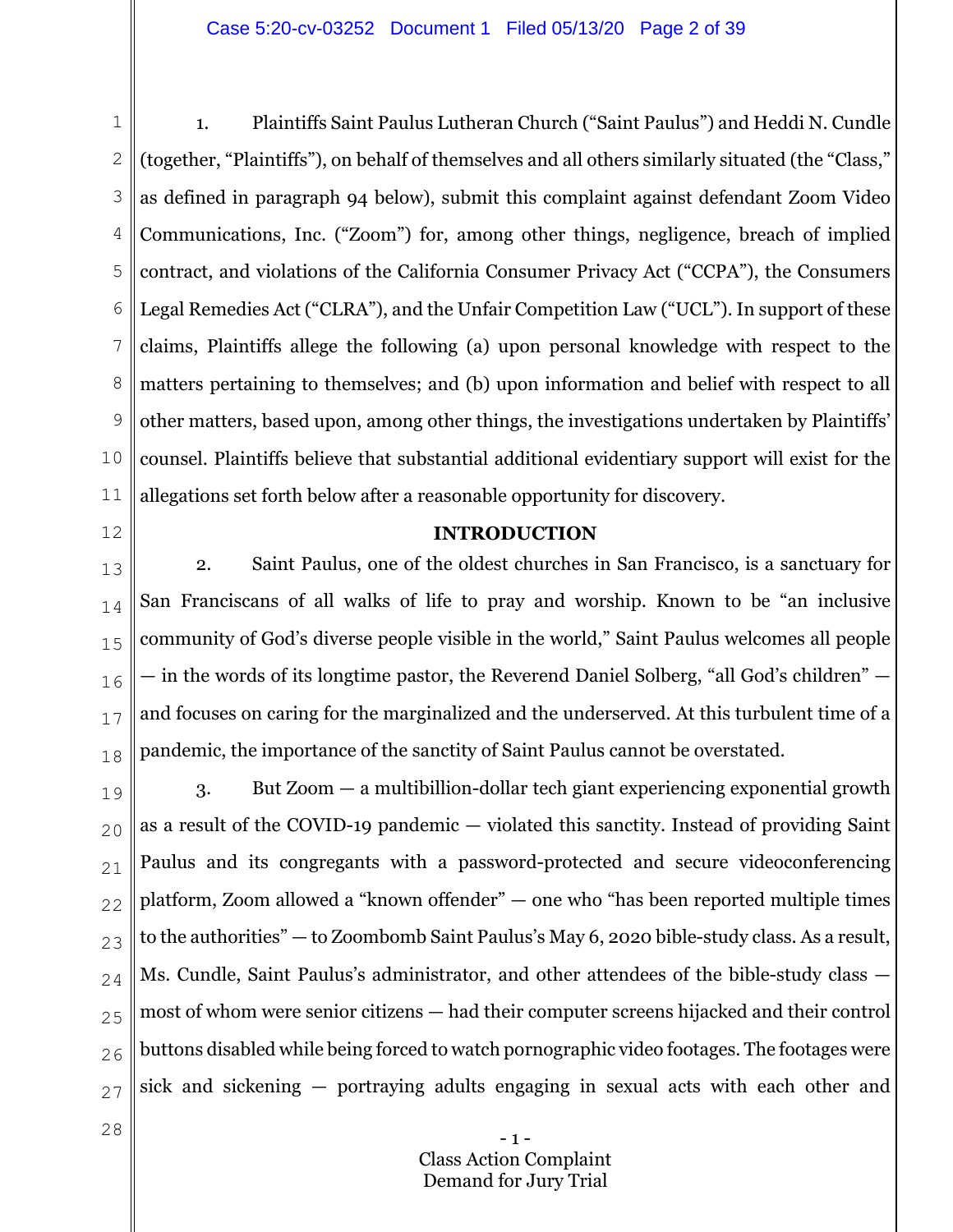1 performing sexual acts on infants and children, in addition to physically abusing them.

2 3 4 5 6 4. Because of Zoom's utter failure in providing security, Saint Paulus's biblestudy class was Zoombombed twice within minutes. Traumatized and helpless, Ms. Cundle and Saint Paulus's congregants ended their bible-study class. Immediately Ms. Cundle immediately reached out to Zoom and demanded action to rectify the situation and to improve security for future videoconferences. But Zoom did nothing.

7 8 9 10 11 12 13 5. Unfortunately, Saint Paulus, its congregants, and Ms. Cundle were not the only victims of Zoombombing. Indeed, many other Zoom users,<sup>1</sup> including schoolchildren,<sup>2</sup> fell victim to similar deeply disturbing and traumatizing experiences due to Zoom's failure to maintain adequate security in Zoom videoconferences.3 As detailed below, Zoom prioritizes profit and revenue over data protection and user security while millions of users in the United States registered with Zoom based on its false advertisements and rely on Zoom's platform to conduct their business during this pandemic.

14 15 16 6. On behalf of Plaintiffs and other similarly situated Class members, this class action seeks equitable relief against Zoom and damages sustained by the Class as a result of Zoom's:

- 17 18 19 • unlawful sharing of users' personal information with third parties, including Facebook, Inc., without adequate notice to or authorization from users;
- 20

failure to safeguard its users' confidential, sensitive personal information;

21

22

<sup>1</sup> Coleen Shalby, *"Disturbing Zoom-Bombing" Incident Hits Fresno State Students, Officials Say*, L.A. TIMES, Apr. 23, 2020, *available at* https://www.latimes.com/ California /story/2020-04-23/coronaviruszoom-bombing-fresno-state (last visited May 11, 2020).

<sup>24</sup> 25 2 Valarie Honeycutt Spears, *Pornographic Video Appeared During "Zoom Bombing" in a KY School Virtual Meeting*, LEXINGTON HERALD LEADER, Apr. 7, 2020, *available at* https://www.kentucky.com/news/local/education/article241809326.html (last visited May 11, 2020).

<sup>26</sup> 27 28 <sup>3</sup> *FBI Warns of Teleconferencing and Online Classroom Hijacking During COVID-19 Pandemic*, FBI (Mar. 30, 2020), *available at* https://www.fbi.gov/contact-us/field offices/boston/news/press-releases/fbi-warns-of-teleconferencing-and-online-class roomhijackingduring-covid-19-pandemic (last visited May 11, 2020).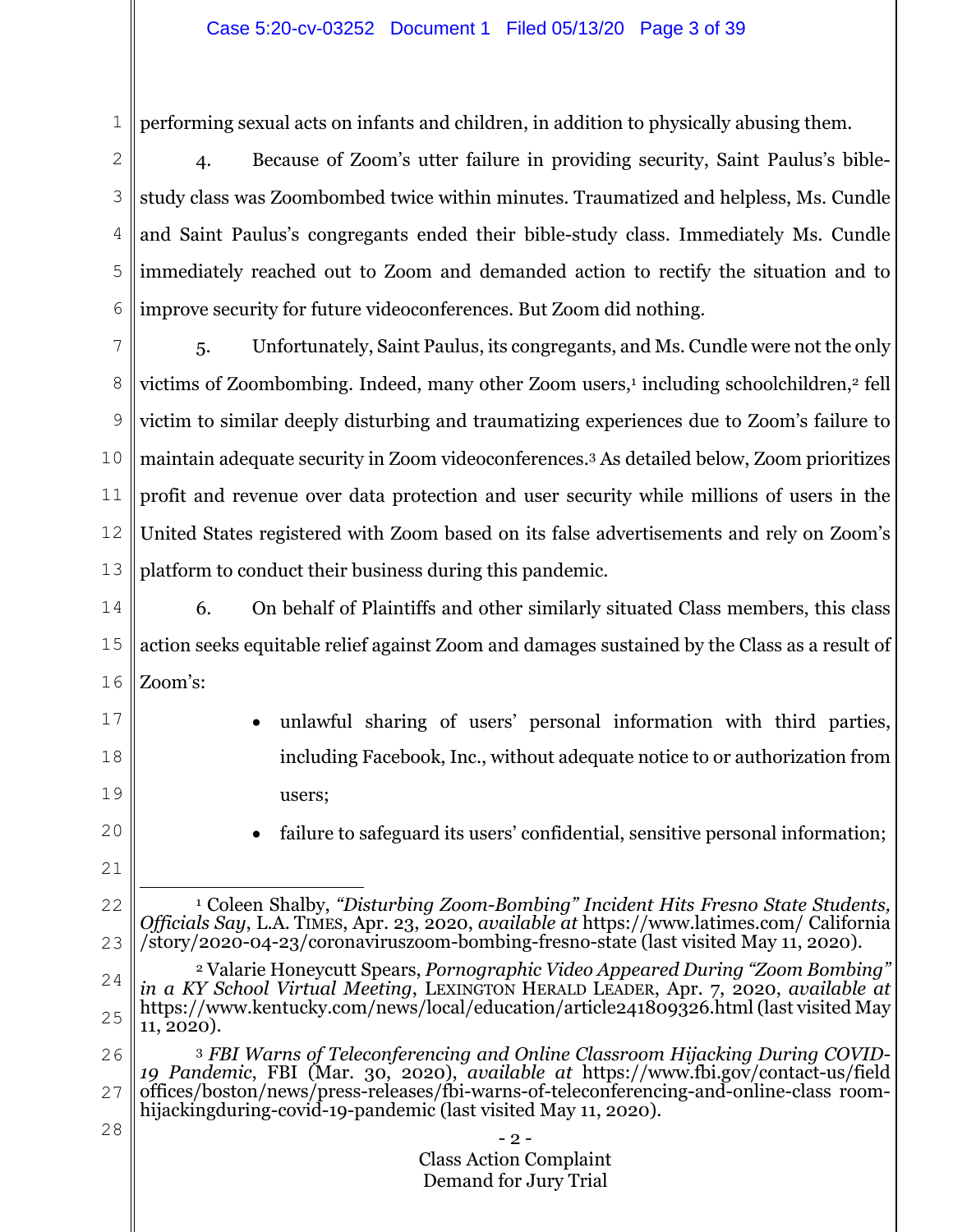- failure to provide adequate security, as promised, to avoid breach and infiltration (*e.g*., "Zoombombing") of users' videoconferences; and
	- x unfair, unlawful, and deceptive business practices relating to Zoom's data security.

5 6 7 8 9 7. Zoom provides video-communication services using a cloud platform for video and audio conferencing, collaboration, chat, and webinars. Founded in 2011, Zoom became a publicly traded company just a year ago (in April 2019), and reported over \$622,658,000 in revenue for the fiscal year ending January 31, 2020. Today, Zoom has a market capitalization exceeding \$30 billion. Millions of consumers use Zoom's services daily.

10 11 12 13 14 15 8. In the wake of the global COVID-19 pandemic, demand for Zoom's services exploded because hundreds of millions of people — all under stay-at-home orders — resort to videoconferencing to connect with others for work and social functions. In recent weeks, Zoom has become the virtual classroom for millions of schoolchildren and workspace for many businesses and government agencies. The number of meeting participants across Zoom has jumped from 10 million in December 2019 to 200 million in March 2020.

16 17 18 19 20 9. As the usage of Zoom's services skyrockets, so do its collection and use of users' personal information. And the importance of security of Zoom's videoconferences cannot be overstated because Zoom provides services to many critical government agencies responsible for combating the COVID-19 pandemic, including the Center for Disease Control and Prevention ("CDC") and the U.S. Department of Homeland Security ("DHS").4

21 22 23 10. While Zoom enjoyed its success due to the hike of revenues and its stock price resulting from the explosion of demands for its services, Zoom's unlawful collection and use of users' personal information and its lack of adequate security came to light in a series of

24

1

2

3

4

<sup>26</sup> 27 28 4 Zoom for Government, *available at* https://zoom.us/government (last visited Apr. 6, 2020) (featuring photos of law enforcement and military personnel at work and listing under "Organizations that love Zoom" eight government agencies, including the CDC, DHS, the Colorado Department of Corrections, the Hawaii State Department of Health, the Los Angeles Police Department, and the City of San Jose).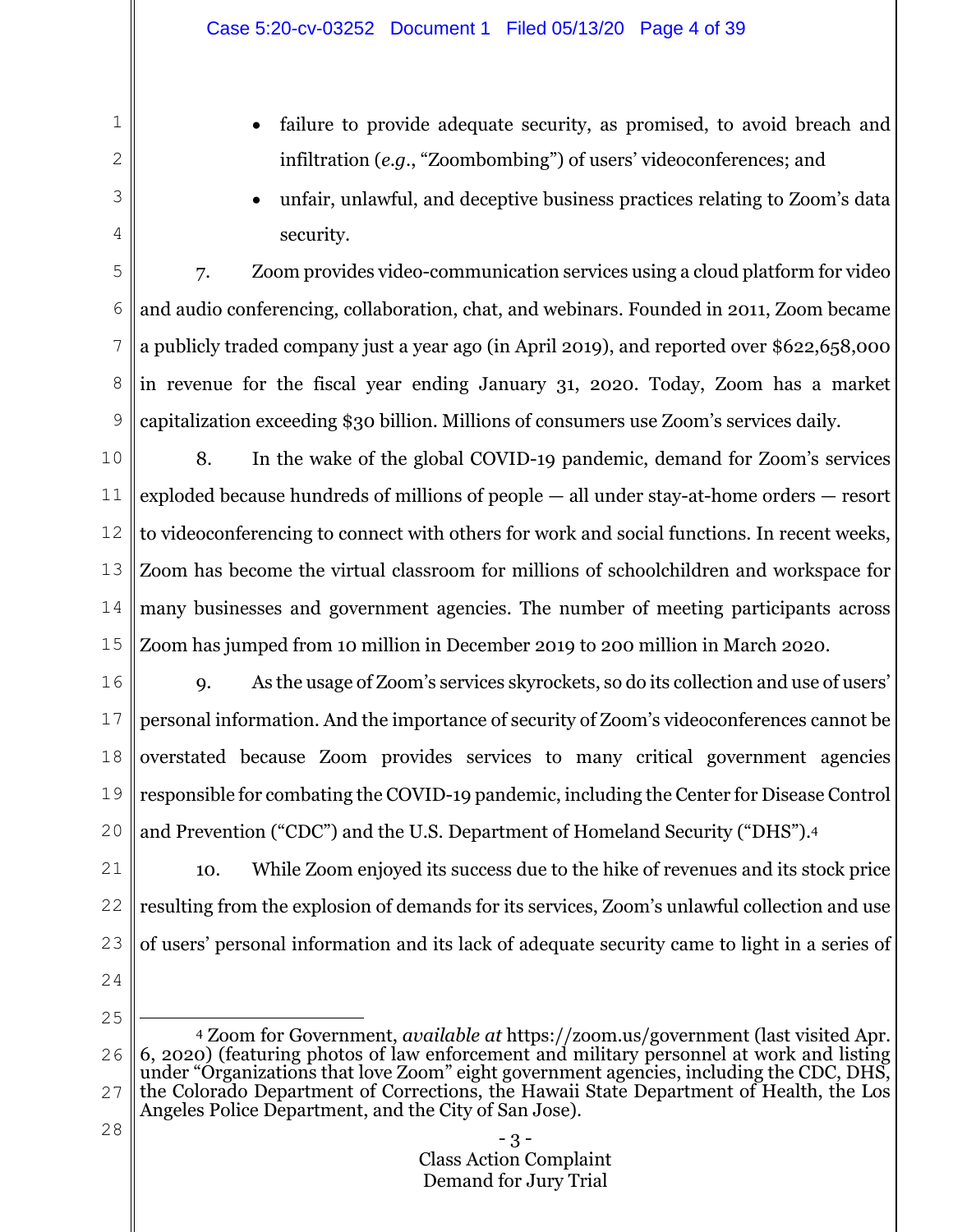1 2 articles published in late March and early April 2020 in *Vice*,5 *The New York Times*,6 the *Washington Post*,7 *The Wall Street Journal*,8 and other news outlets.9

3

4 5 6 11. As revealed in these news reports, Zoom uses data-mining tools to collect users' personal information and shares it with third parties without users' consent. Zoom allows these third parties to use such personal information to target users with advertisements.

7 8 9 10 11 12 13 12. Zoom also fails to implement proper security measures to protect users' privacy and secure their videoconferences. As a result, "Zoombombing" by uninvited participants has become frequent. Contrary to Zoom's promises, Zoom's videoconferences are not end-to-end (also known as "E2E") encrypted — which means that in addition to the participating users, Zoom has the technical ability to spy on the videoconferences and, when compelled by the government or others, to reveal the contents of the videoconferences without the users' consent.

14 15 16 17 13. Zoom's privacy violations and security breaches quickly commanded the attention of 27 state attorneys general and the Federal Bureau of Investigation ("F.B.I."). On March 30, 2020, the New York Attorney General sent a letter to Zoom expressing concerns over and inquiring about its data-privacy and security practices. And on March 31, 2020, the

18

19

20 21 5 Joseph Cox, *Zoom iOS App Sends Data to Facebook Even If You Don't Have a Facebook Account*, VICE, Mar. 26, 2020, *available at* https://www.vice.com/en\_us/ article/k7e599/zoom-ios-app-sends-data-to-facebook-even-if-you-dont-have-a-facebookaccount (last visited May 11, 2020) (the "*Vice* Report").

- 24 7 Drew Harwell, *Everybody Seems to Be Using Zoom. But Its Security Flaws Could Leave Users at Risk*, THE WASHINGTON POST, Apr. 2, 2020 (the "*Post* Report").
- 25 26 8 Aaron Tilley & Robert McMillan, *Zoom CEO: "I Really Messed Up" on Video Platform's Security*, THE WALL STREET JOURNAL, Apr. 4, 2020 (the "*WSJ* Report").

27 28 9 Micah Lee & Yael Grauer, *Zoom Meetings Aren't End-to-End Encrypted, Despite Misleading Marketing*, THE INTERCEPT, Mar. 31, 2020, *available a*t https://theintercept.  $\text{com}/2020/03/31/\text{zoom-mecting-encryption}/$  (last visited May 11, 2020).

<sup>22</sup> 23 6 Taylor Lorenz & Davey Alba, *"Zoombombing" Becomes a Dangerous Organized Effort*, THE NEW YORK TIMES, Apr. 3, 2020 (the "*Times* Zoombombing Report"); Aaron Krollik & Natasha Singer, *A Feature on Zoom Secretly Displayed Data From People's LinkedIn Profiles*, THE NEW YORK TIMES, Apr. 2, 2020 (the "*Times* LinkedIn Report").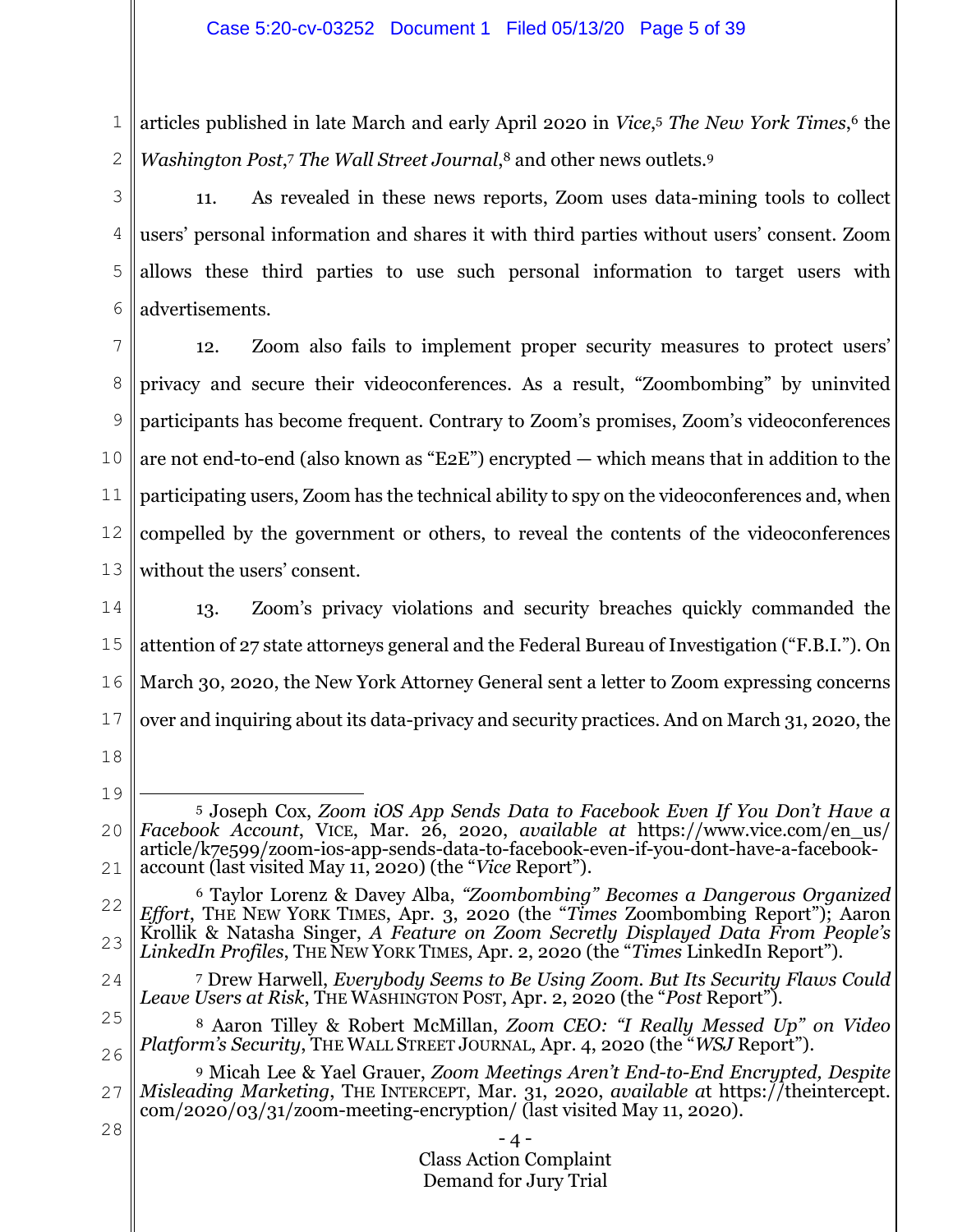1 2 F.B.I. issued a warning singling out Zoom based on "multiple reports of conferences being disrupted by pornographic and/or hate images and threatening language." *See Post* Report.

3 4 5 14. While millions of consumers and thousands of businesses and government agencies continue to rely on Zoom to conduct their business during the COVID-19 pandemic, the data-privacy violations and security vulnerabilities at Zoom remain unremedied.

6 7 8 9 15. By bringing this class action on behalf of themselves and other Zoom users, Plaintiffs seek (a) damages for Zoom's violations of their privacy rights and its unfair, unlawful, and deceptive business practices; and (b) restitution and injunctive relief prohibiting Zoom from continuing its unfair, unlawful, and deceptive business practices.

**PARTIES** 

**I. Plaintiffs Saint Paulus Lutheran Church and Heddi N. Cundle** 

10

# 11

12

# **A. Saint Paulus Lutheran Church**

13 14 15 16 17 18 16. Plaintiff Saint Paulus Lutheran Church is an Evangelical Lutheran church located at 1541 Polk Street, San Francisco, California. Founded in 1867, Saint Paulus has been serving countless congregants, including the homeless, the marginalized, and the underserved, in San Francisco for over 150 years. The Reverend Daniel Solberg has served as the eighth Pastor of Saint Paulus Lutheran Church since November of 1999. Saint Paulus is a citizen of California.

19  $20$ 21 22 23 17. In Saint Paulus's long history, it survived the Great Earthquake and Fire of 1906, the social and cultural turmoil of the 1960s–70s, and a 1995 fire that destroyed its 103 year-old cathedral building. Never did Saint Paulus imagine falling prey to Zoom's deceptive business practices and sex-offenders' depraved hacking during this unprecedented COVID-19 pandemic.

24 25 26 27 18. To conduct its weekly bible-studies class in compliance with the State's stayat-home order, Ms. Cundle registered an account with Zoom on behalf of Saint Paulus using an Apple computer on March 17, 2020. Beginning on March 23, 2020, Saint Paulus paid a monthly fee for its Zoom account. Through Ms. Cundle and congregants, Saint Paulus has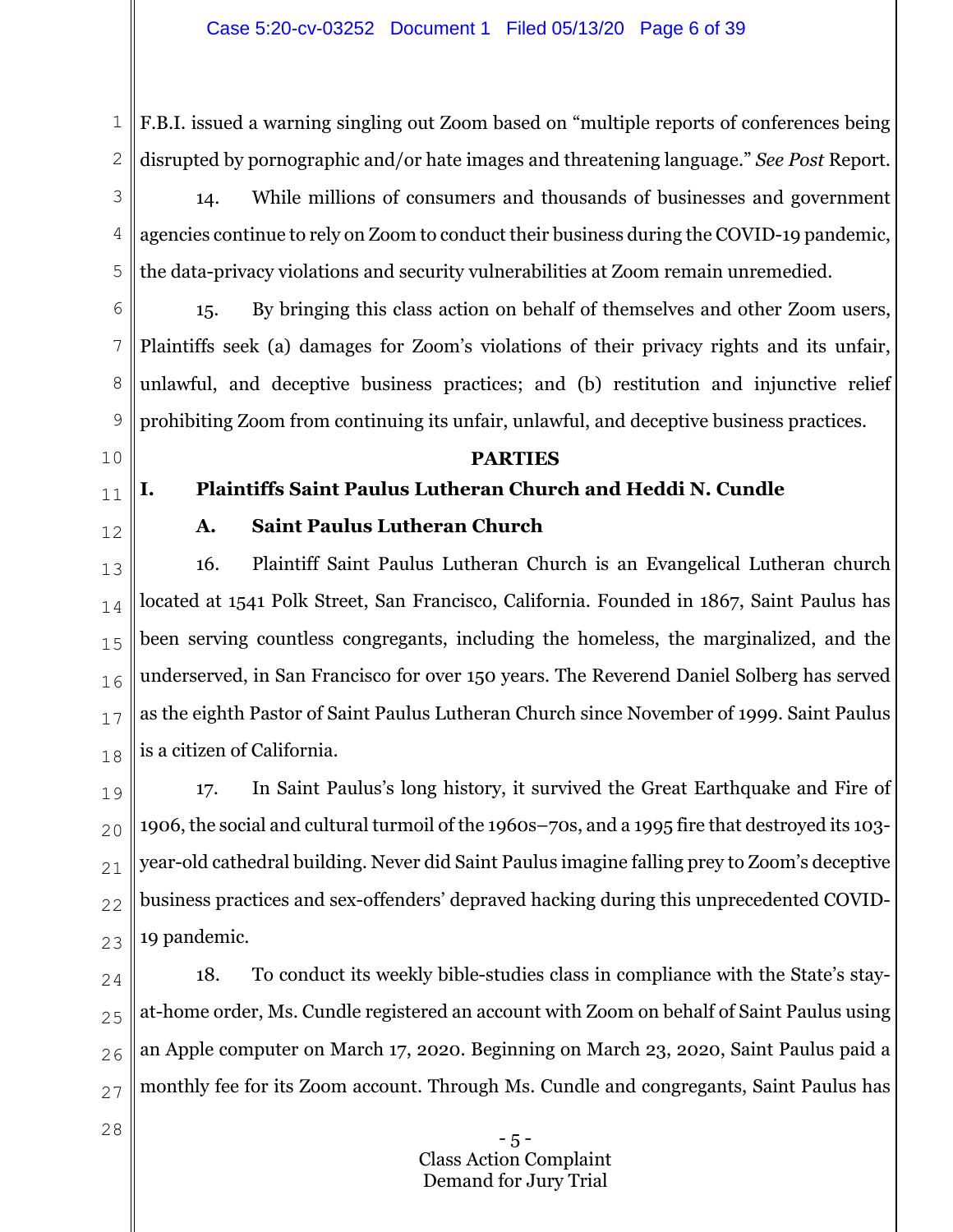1 used and accessed Zoom since March 25, 2020.

2 3 4 5 6 19. Saint Paulus was not aware, and did not understand, that Zoom would share Saint Paulus's private information with third parties, including Facebook. Nor was it aware that Zoom would allow third parties, like Facebook, to access Saint Paulus's private information and combine it with content and information from other sources to create a unique identifier or profile of Saint Paulus for purposes of advertisement.

7 8 9 10 11 20. In fact, Saint Paulus registered with Zoom as a user and used Zoom's services in reliance on Zoom's promises that (a) Zoom does not sell users' data; (b) Zoom takes privacy seriously and adequately protects users' personal information; and (c) Zoom's videoconferences are secured with end-to-end encryption and are protected by passwords and other security measures.

12

28

# **B. Heddi N. Cundle**

13 14 21. Plaintiff Heddi N. Cundle is an administrator at Saint Paulus. She organizes Saint Paulus's weekly bible-study classes. Ms. Cundle is a citizen of California.

15 16 17 18 19 22. Ms. Cundle has registered an account with Zoom on behalf of Saint Paulus using an Apple computer at work. She has also registered another account with Zoom for personal use, using her personal email address and personal laptop computer. She has downloaded and installed the iOS version of the Zoom app using her personal Apple iPhone. She has used and accessed Zoom for both work and personal purposes.

20 21 22 23 24 23. Ms. Cundle was not aware, and did not understand, that Zoom would share her personal information with third parties, including Facebook. Nor was she aware that Zoom would allow third parties, like Facebook, to access her personal information and combine it with content and information from other sources to create a unique identifier or profile of her for purposes of advertisement.

25 26 27 24. In fact, Ms. Cundle registered with Zoom as a user and used Zoom's services in reliance on Zoom's promises that (a) Zoom does not sell users' data; (b) Zoom takes privacy seriously and adequately protects users' personal information; and (c) Zoom's

> - 6 - Class Action Complaint Demand for Jury Trial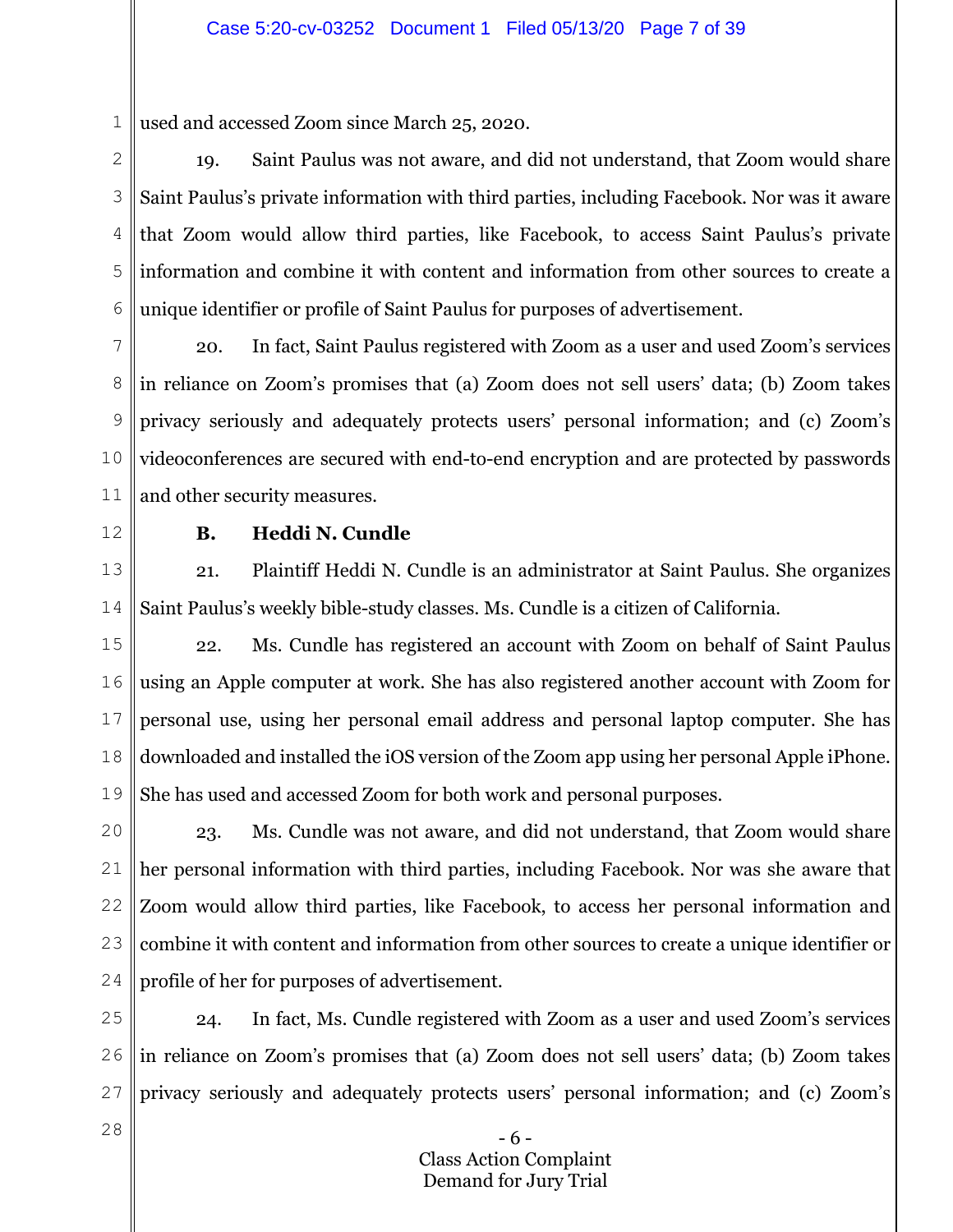1 2 videoconferences are secured with end-to-end encryption and are protected by passwords and other security measures.

3

# **II. Defendant Zoom Video Communications, Inc.**

4 5 6 7 25. Defendant Zoom Video Communications, Inc. is a Delaware corporation with its principal place of business in San Jose, California. Zoom was founded in 2011 and became a public company in April 2019. Today, Zoom employs a staff of over 1,700 and generates hundreds of millions of dollars in annual revenue.

8 9 10 11 12 26. Zoom provides video-communication services. The demand for Zoom's services has exploded in the wake of the COVID-19 pandemic while hundreds of millions of Americans are under orders to stay at home. As a result of the explosion of user demand, Zoom's stock price skyrocketed in recent months. On April 3, 2020, Zoom's stock closed at above \$120 per share — nearly doubling its closing price at the beginning of 2020.

13

# **JURISDICTION AND VENUE**

14 15 16 17 27. This Court has subject-matter jurisdiction under the Class Action Fairness Act of 2005, 28 U.S.C. § 1332(d)(2). The matter in controversy, exclusive of interest and costs, exceeds the sum or value of \$5,000,000, and members of the Class are citizens of different states from Zoom.

18 19  $20$ 28. This Court has personal jurisdiction over Zoom because it maintains headquarters in San Jose — within the County of Santa Clara, over which this District presides. Zoom regularly conducts business in this District.

21 22 23 29. Venue is proper in this Court under 28 U.S.C. § 1391 because (a) Zoom transacts business in this District; (b) substantial events and transactions giving rise to this action took place in this District; and (c) many members of the Class reside in this District.

24

28

# **INTRADISTRICT ASSIGNMENT**

25 26 27 30. In compliance with Local Rule 3-2(b), Plaintiffs request that this action be assigned to the San Jose Division of this District because a substantial part of the events or conduct giving rise to the claims in this action occurred in the County of Santa Clara.

> - 7 - Class Action Complaint Demand for Jury Trial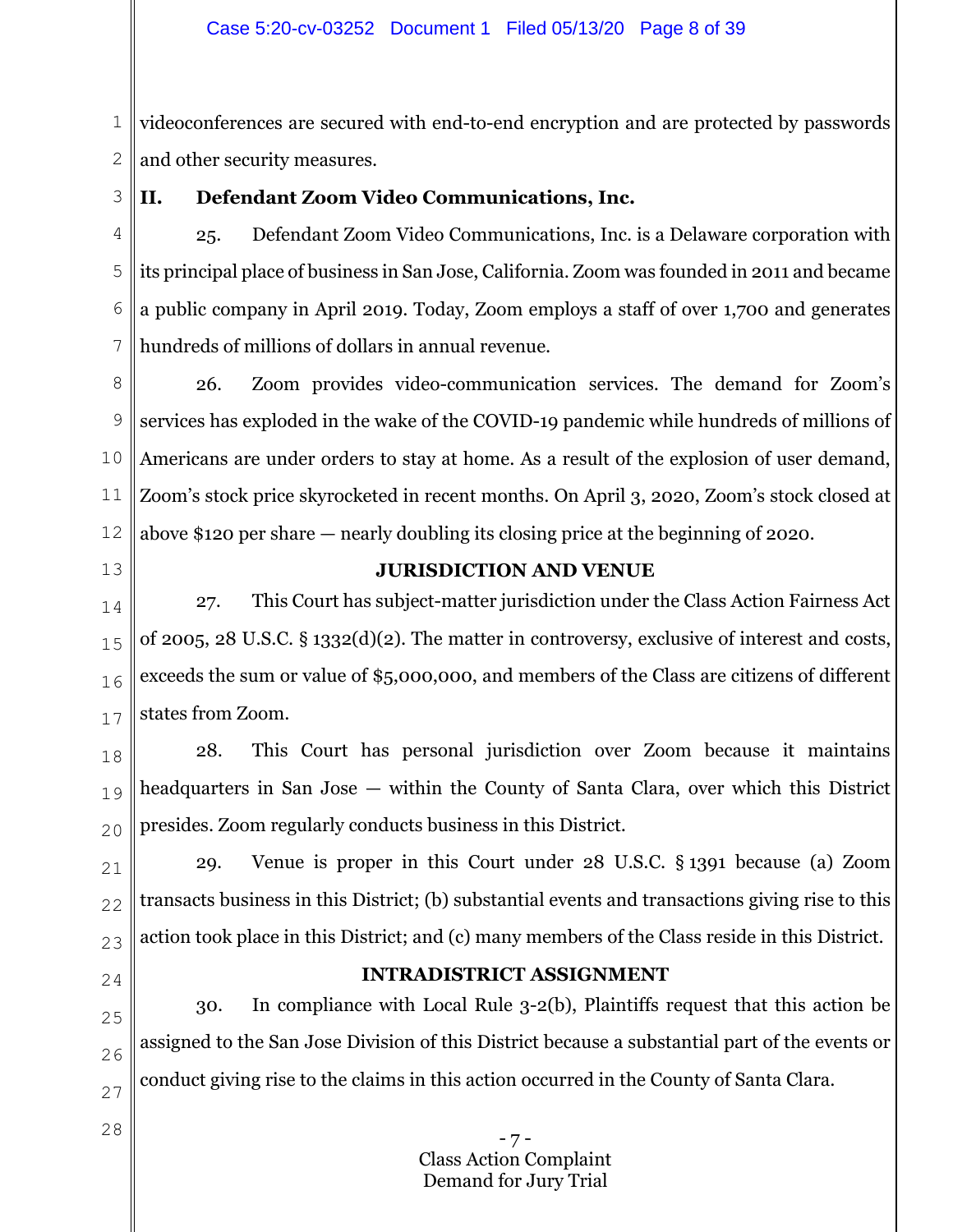# **FACTUAL ALLEGATIONS**

#### 2 **I. Zoom Targets Consumers, Businesses, and Government Agencies with Promises of Protecting User Privacy and Ensuring Data Security**

3 4

5

6

7

8

9

1

31. A fast-growing tech company founded in San Jose in 2011, Zoom provides a "video-first communications platform that … connect[s] people through frictionless video, phone, chat, and content sharing and enable[s] face-to-face video experiences for [up to] thousands of people in a single meeting across disparate devices and locations."10 Zoom generates revenue from the "sale of subscriptions to [its] platform." Zoom Annual Report at 13. As Zoom itself acknowledges, "security and privacy" are among the key factors affecting its growth and revenue. *See id*.

10

16

17

18

19

20

21

22

23

24

25

11 12 13 14 15 32. Zoom regularly collects from its users a massive volume of personal information, including names, usernames, physical addresses, email addresses, phone numbers, employment information, credit/debit cards, and cookies and pixels (*e.g*., through the use of Google Analytics and Google Ads). When users visit Zoom's websites, such as zoom.us and zoom.com, Zoom uses "cookies and tracking technologies" to collect valuable personal data from users:

*Zoom collects information about you when you visit our marketing websites*, unless you tell us not to by adjusting your cookie setting. We use such things as cookies and tracking technologies from our advertising service provider tools (*e.g*., Google Ads). Information collected includes Internet protocol (IP) addresses, browser type, Internet service provider (ISP), referrer URL, exit pages, the files viewed on our marketing sites (*e.g*., HTML pages, graphics, *etc*.), operating system, date/time stamp, and/or clickstream data.

*We use this information to determine the offers to make for our services***,** *analyze trends on and run the marketing site***,** *and understand users' movements around the marketing site***.** *We also gather information about our visitors, such as location information at the city level (which we get from IP addresses) for tailoring advertising and selecting the language to use to display the website*.

<sup>26</sup> 27 28 10 Zoom's 2020 Annual Report filed in Form 10-K on March 20, 2020 with the U.S. Securities and Exchange Commission, at 4, *available at* https://investors.zoom.us/staticfiles/09a01665-5f33-4007-8e90-de02219886aa (last visited Apr. 6, 2020) ("Zoom Annual Report").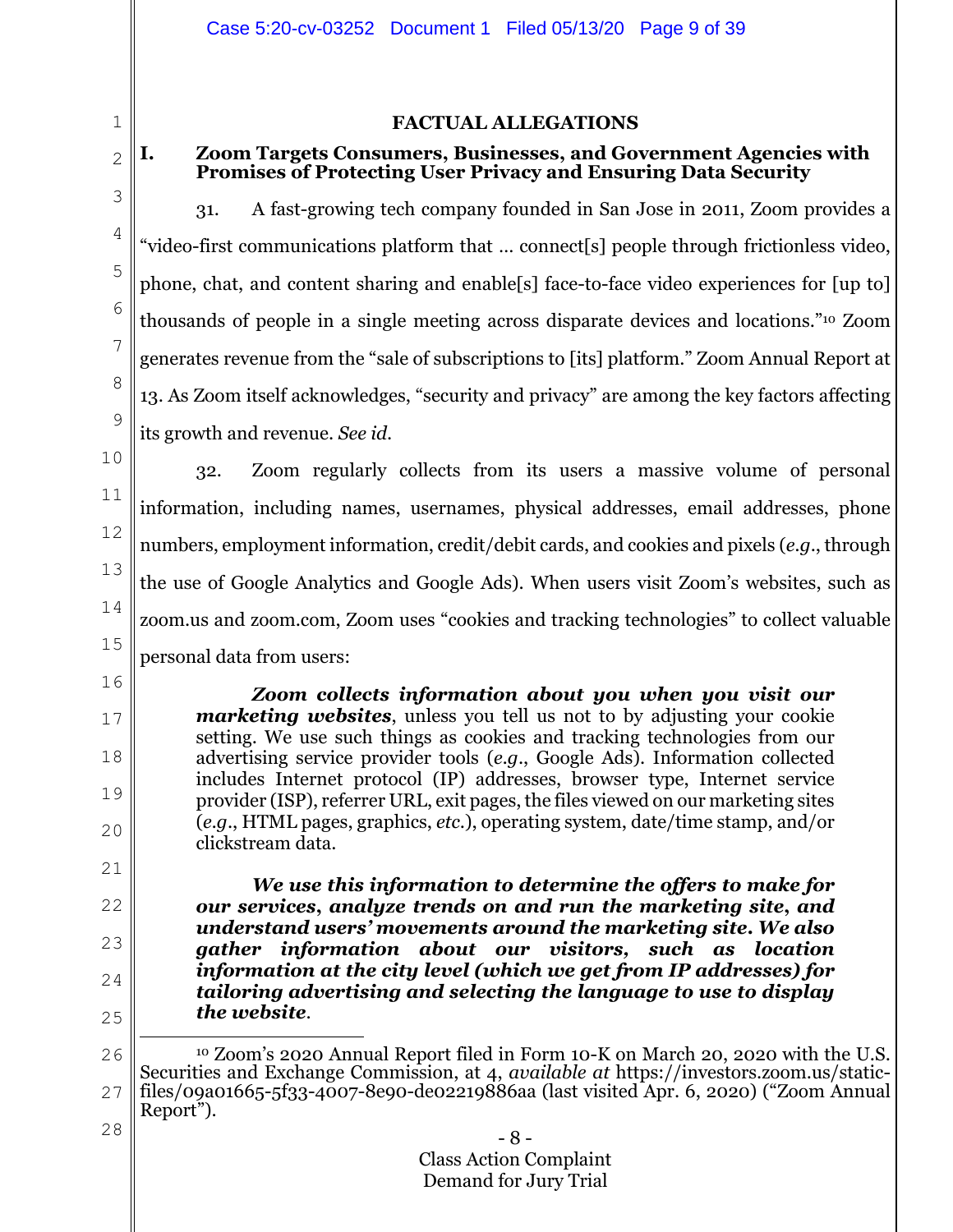$- Q -$ Class Action Complaint Demand for Jury Trial 1 2 3 4 5 6 7 8 9 10 11 12 13 14 15 16 17 18 19 20 21 22 23 24 25 26 27 28 \* \* \* *Zoom does use certain standard advertising tools on our marketing sites which*, provided you have allowed it in your cookie preferences, *sends personal data to the tool providers*, *such as Google*. Zoom Privacy Policy, *available at* https://zoom.us/privacy (last visited Apr. 6, 2020).11 Even though Zoom concedes that its "use" of personal information "may be considered a 'sale'" within the meaning of the CCPA, Zoom insists that it "is not selling any data." 33. In fact, Zoom boasts its commitment to user privacy: *Privacy is an extremely important topic, and we want you to know that at Zoom, we take it very seriously*. … x *We do not sell your personal data*. … x *Zoom collects only the user data that is required to provide you Zoom services*. This includes technical and operational support and service improvement. For example, we collect information such as a user's IP address and OS and device details to deliver the best possible Zoom experience to you regardless of how and from where you join. x *We do not use data we obtain from your use of our services*, including your meetings, *for any advertising*. We do use data we obtain from you when you visit our marketing websites, such as zoom.us and zoom.com. You have control over your own cookie settings when visiting our marketing websites. 34. Zoom also advertises that it "take[s] security seriously." On its website, Zoom boasts that it "exceed[s] industry standards" in terms of security measures. Zoom further promises that it "is committed to protecting [users'] privacy," and claims that it has "designed policies and controls to safeguard the collection, use, and disclosure of [users'] information." According to Zoom, it "places privacy and security as the highest priority in the lifecycle operations of our communications infrastructure.…" 35. With regard to security in videoconferences, Zoom has, in various parts of its website and in its marketing materials, represented that it uses end-to-end (or E2E) 11 Unless otherwise noted, all emphases are added.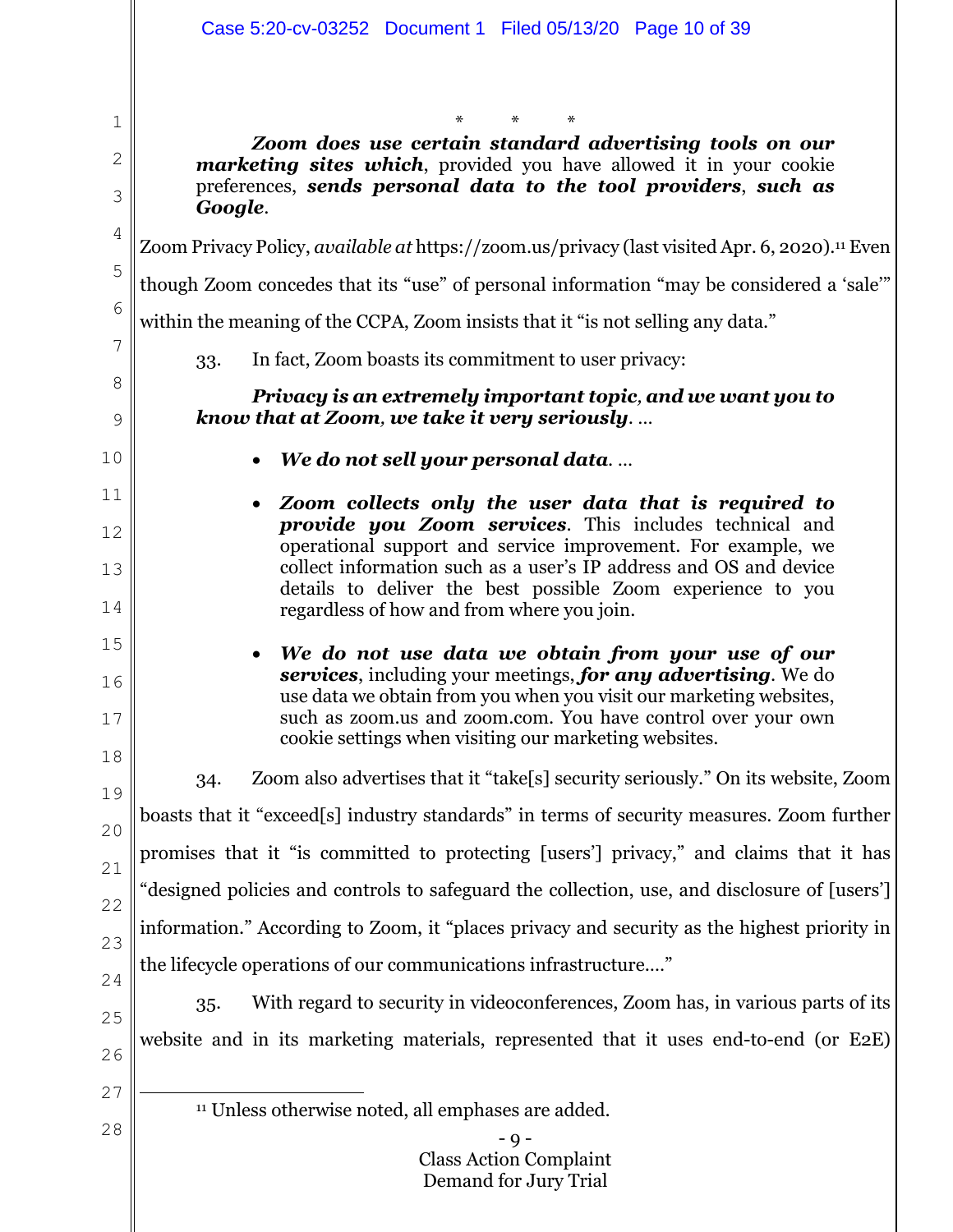|              | Case 5:20-cv-03252 Document 1 Filed 05/13/20 Page 11 of 39                                                  |  |
|--------------|-------------------------------------------------------------------------------------------------------------|--|
|              |                                                                                                             |  |
| $1\,$        | encryption to secure its videoconferences:                                                                  |  |
| $\mathbf{2}$ | <b>Meet securely</b>                                                                                        |  |
| 3            | End-to-end encryption for all meetings                                                                      |  |
| 4            | $\ast$                                                                                                      |  |
| 5            | <b>Protect your Meetings</b><br>The following in-meeting security capabilities are available to the meeting |  |
| 6            | host:                                                                                                       |  |
| 7            | Secure a meeting with end-to-end encryption                                                                 |  |
| 8            | Enables HIPPA, PIPEDA & PHIPA Compliance                                                                    |  |
| 9            | Zoom's solution and security architecture provides <b>end-to-end encryption</b>                             |  |
| 10           | and meeting access controls so data in transit cannot be intercepted.                                       |  |
| 11           | As noted in the <i>Intercept</i> Report, Zoom's bald and unequivocal promise of end-<br>36.                 |  |
| 12           | to-end encryption is important to consumers because it is "widely understood as the most                    |  |
| 13           | private form of internet communication." An end-to-end encrypted videoconference means                      |  |
| 14           | that "the video and audio content [are] encrypted in such a way that only the participants in               |  |
| 15           | the meeting have the ability to decrypt it." See Intercept Report. In other words, only the                 |  |
| 16           | $\vert$ videoconference participants themselves $-$ not Zoom or any other third parties $-$ have            |  |
| 17           | access to the contents of their videoconferences.                                                           |  |
| 18           | As detailed below, however, Zoom's promise of end-to-end encryption is false.<br>37.                        |  |
| 19           | In fact, in response to the <i>Intercept</i> 's revelation of its false promises regarding end-to-end       |  |
| 20           | encryption, a Zoom spokesperson admitted in late March 2020 that "[c]urrently, it is not                    |  |
| 21           | possible to enable E2E encryption for Zoom video meetings" due to the design and operation                  |  |
| 22           | of Zoom's platform.                                                                                         |  |
| 23           | In addition to end-to-end encryption, Zoom also boasts its capacity to "secure"<br>38.                      |  |
| 24           | a meeting "with password" using its "[r]ole-based user security":                                           |  |
| 25           | <b>Client Application</b>                                                                                   |  |
| 26           | Role-based user security<br>The following pre-meeting security capabilities are available to the meeting    |  |
| 27           | host:<br>$\cdot$ Enable an end-to-end (E2E) encrypted meeting                                               |  |
| 28           | $-10-$                                                                                                      |  |
|              | <b>Class Action Complaint</b><br>Demand for Jury Trial                                                      |  |
|              |                                                                                                             |  |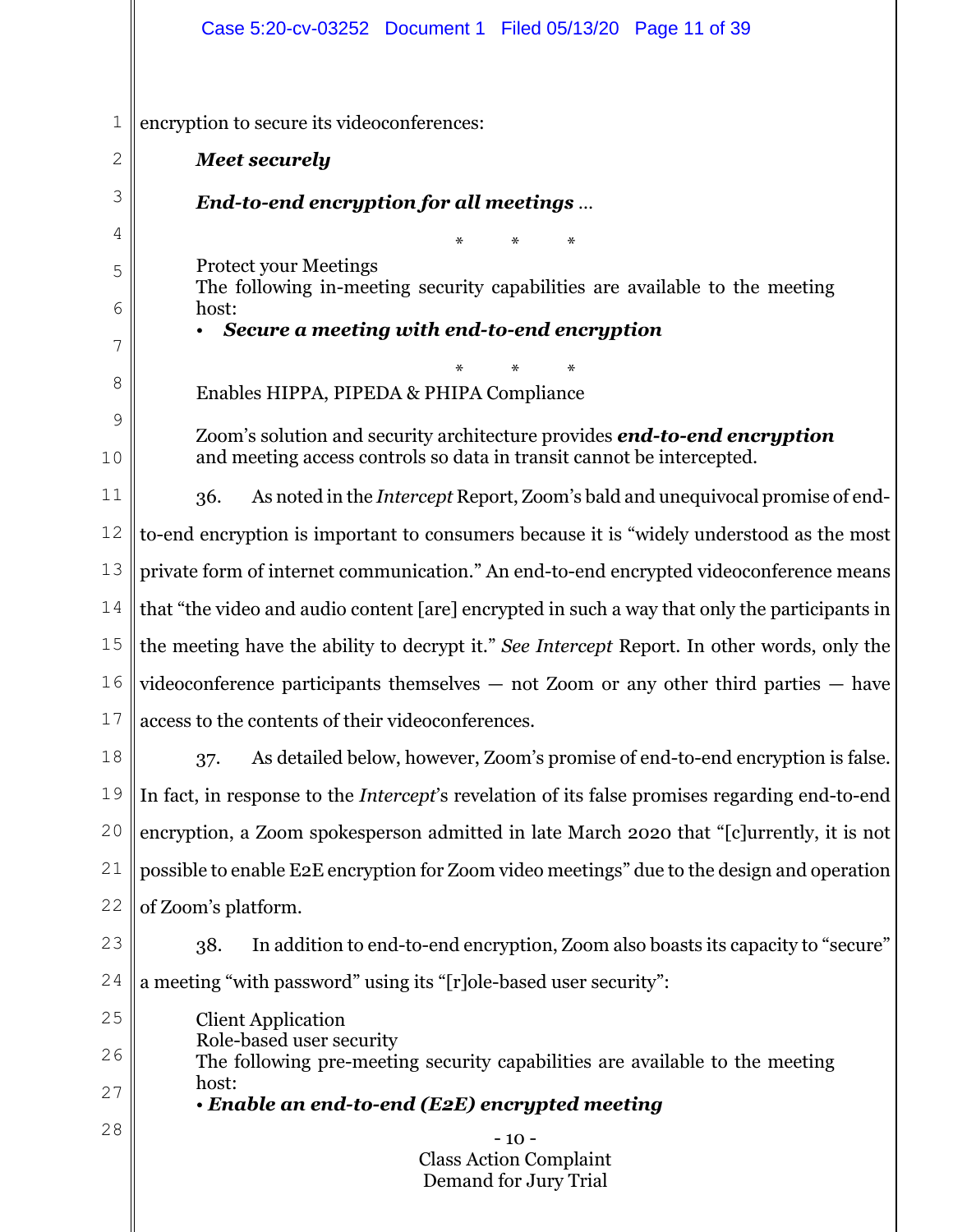|        | Case 5:20-cv-03252 Document 1 Filed 05/13/20 Page 12 of 39                                                                                            |  |
|--------|-------------------------------------------------------------------------------------------------------------------------------------------------------|--|
| 1      | • Secure log-in using standard <b>username and password</b> sign-on<br>• Start a secured meeting with password                                        |  |
| 2      | • Schedule a secured meeting with password                                                                                                            |  |
| 3      | $\ast$<br>$\ast$<br>$\ast$                                                                                                                            |  |
| 4      | <b>Meeting Security</b><br>Role-based user security                                                                                                   |  |
| 5      | The following in-meeting security capabilities are available to the meeting<br>host:                                                                  |  |
| 6      | • Secure a meeting with E2E encryption                                                                                                                |  |
| 7<br>8 | · Expel a participant or all participants<br>• End a meeting                                                                                          |  |
| 9      | • Lock a meeting                                                                                                                                      |  |
| 10     | • Mute/unmute a participant or all participants                                                                                                       |  |
| 11     | • Enable/disable a participant or all participants to record                                                                                          |  |
| 12     | See Zoom Security Guide, available at https://zoom.us/docs/doc/Zoom-Security-White-                                                                   |  |
| 13     | Paper.pdf (last visited Apr. 6, 2020). As detailed below, however, Zoom's representations                                                             |  |
| 14     | regarding security of its videoconferences are false because "Zoombombing' by uninvited                                                               |  |
| 15     | participants ha[s] become frequent." See Times Zoombombing Report.                                                                                    |  |
| 16     | Yet, Zoom profits from these false promises of data protection and security.<br>39.                                                                   |  |
| 17     | Before the COVID-19 outbreak, Zoom induced $-$ using these false promises $-$ millions of                                                             |  |
| 18     | consumers, as well as business and government agencies, to register for its services. The                                                             |  |
| 19     | volume of Zoom's business generated an annual revenue of \$622.7 million in the fiscal year                                                           |  |
| 20     | of 2020 (ending January 31, 2020). Zoom Annual Report at 38. In April 2019, Zoom issued                                                               |  |
| 21     | 20 million shares of its common stock at \$36 per share in a successful initial public offering.                                                      |  |
| 22     | Since the outbreak of the COVID-19 pandemic, the demand for Zoom's services<br>40.                                                                    |  |
| 23     | has skyrocketed:                                                                                                                                      |  |
| 24     | Zoom was used by more than 200 million callers [in March 2020], up<br>from 10 million in December [2019], and is used in more than 90,000 schools     |  |
| 25     | across 20 countries  More than 5 million people in the United States used<br>Zoom's mobile apps on [April 1, 2020], five times more than a month ago, |  |
| 26     | dwarfing the competition of its top rivals, including Skype, Slack, Google                                                                            |  |
| 27     | Hangouts and Microsoft Teams                                                                                                                          |  |
| 28     | $-11-$                                                                                                                                                |  |
|        | <b>Class Action Complaint</b><br>Demand for Jury Trial                                                                                                |  |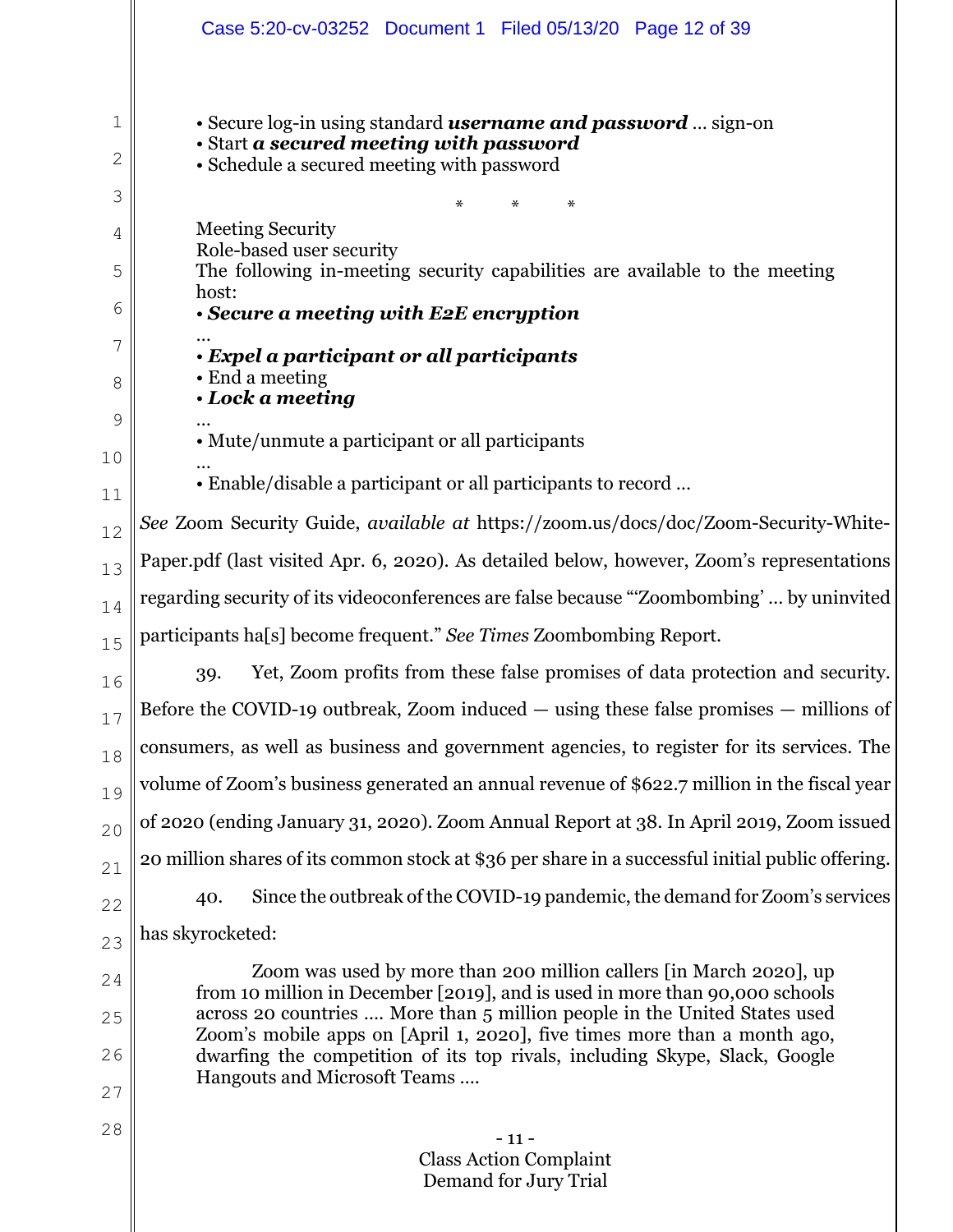1 2 3 *See Post* Report. According to the app data firm SensorTower, "first-time installs of the videoconferencing company's mobile app rose by 1,126 percent in March to more than 76 million, up from just 6.2 million in February." *Times* Zoombombing Report.

4 5 6 7 41. Likewise, Zoom's stock price skyrocketed — trading at one point at a high of \$164.94 per share (on March 23, 2020). Today, Zoom amasses over \$30 billion in market capitalization. Zoom's exponential growth of market capitalization is predicated upon users' trust in its promises of data privacy and security. But these promises are false.

**II. Zoom Broke Its Promises of Data Privacy and Security** 

9 10

11

12

13

14

8

# **A. Zoom Collected and Disclosed Users' Personal Information Without Authorization or Consent**

42. Zoom's promises of data privacy and security are false. As revealed in the *Vice*  Report, the iOS version of Zoom's mobile app sent users' personal information to Facebook for use in targeted advertising, *without first notifying the users or obtaining their consent*. Zoom provided users' personal information to Facebook even for users who do not have Facebook accounts. *See Vice* Report.

15 16

17

18

43. According to the *Vice* Report, upon downloading and opening the app, Zoom would connect to Facebook's Graph API ("application program interface") — a primary way to get data into and out of the Facebook platform.

28

44. When a Zoom user opens the iOS version of the Zoom app, Zoom would notify Facebook that the user has opened the app and identify the user's device (*i.e*., the model), time zone, physical location, and telephone carrier. Such personal information then generates a unique identifier that enables companies like Facebook to target the user with advertisements. Advertisers then use the identifier to track data so that they can deliver customized advertising. The identifier is also used for tracking and identifying a user, allowing whoever is tracking it to identify a user when he or she interacts with or responds to advertisements. An identifier is similar to a cookie: it allows advertisers to know that a specific user is viewing a specific publication so that it can serve an advertisement targeting that user. Such identifiers are extremely valuable in the online advertising industry.

> - 12 - Class Action Complaint Demand for Jury Trial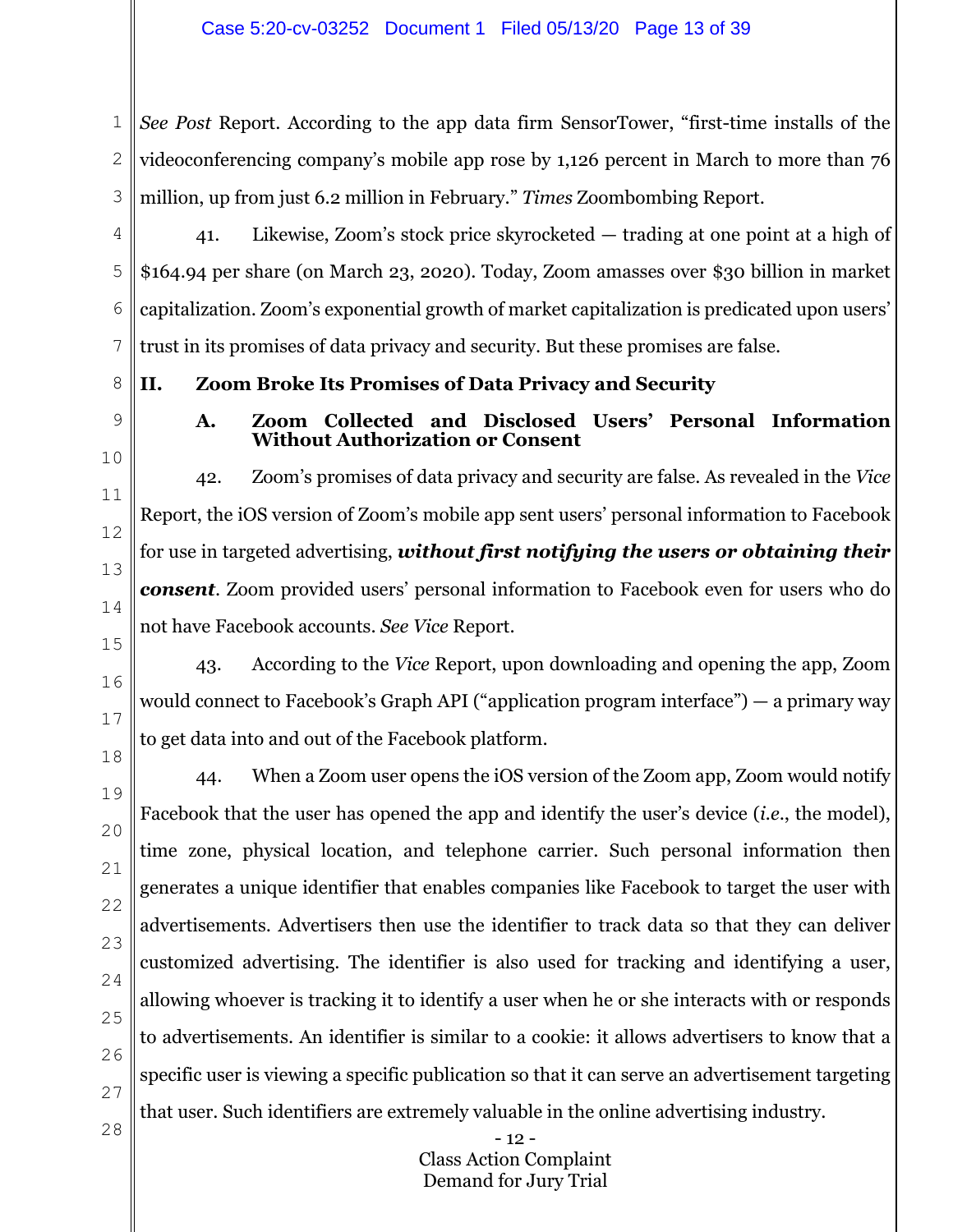#### - 13 - Class Action Complaint Demand for Jury Trial 1 2 3 4 5 6 7 8 9 10 11 12 13 14 15 16 17 18 19 20 21 22 23 24 25 26 27 28 45. According to one privacy-protection expert, Zoom's practices of data collection and data sharing are "shocking," because "[t]here is nothing in [Zoom's] privacy policy that addresses that." *See Vice* Report. 46. Aside from the lack of any notice, Zoom's data-sharing activity was not visible to users because they can only see the Zoom app interface. Thus, Zoom provides users *no opportunity to consent to or opt out of* Zoom's data-sharing with Facebook. Zoom's lack of disclosure and failure to provide an opportunity to opt out is particularly glaring in light of Facebook's own admonition to developers like Zoom to give notice: Facebook told [*Vice*] it *requires developers to be transparent with users about the data their apps send to Facebook*. Facebook's terms say "If you use our pixels or SDK [(software development kits)], you further represent and warrant that you have provided *robust and sufficiently prominent notice to users regarding the Customer Data collection*, *sharing and usage*," and specifically for apps, "*that third parties, including Facebook, may collect or receive information from your app and other apps and use that information to provide measurement services and targeted ads*." *See Vice* Report. 47. Indeed, after being confronted with *Vice*'s findings, "*Zoom confirmed the data collection* in a statement to [*Vice*]": We originally implemented the 'Login with Facebook' feature using the Facebook SDK in order to provide our users with another convenient way to access our platform. However, *we were recently made aware that the Facebook SDK was collecting unnecessary device data* [as identified by *Vice*.] … To address this, in the next few days, we will be removing the Facebook SDK and reconfiguring the feature so that users will still be able to login with Facebook via their browser. Users will need to update to the latest version of our application once it becomes available in order for these changes to take hold, and we encourage them to do so. *We sincerely apologize for this oversight*, and remain firmly committed to the protection of our users' data. *See Vice* Report. 48. Despite admitting to the "oversight" and purporting to release a new version of the Zoom app (as of March 27, 2020) as a remedy, the harm to Plaintiffs and other Class

Case 5:20-cv-03252 Document 1 Filed 05/13/20 Page 14 of 39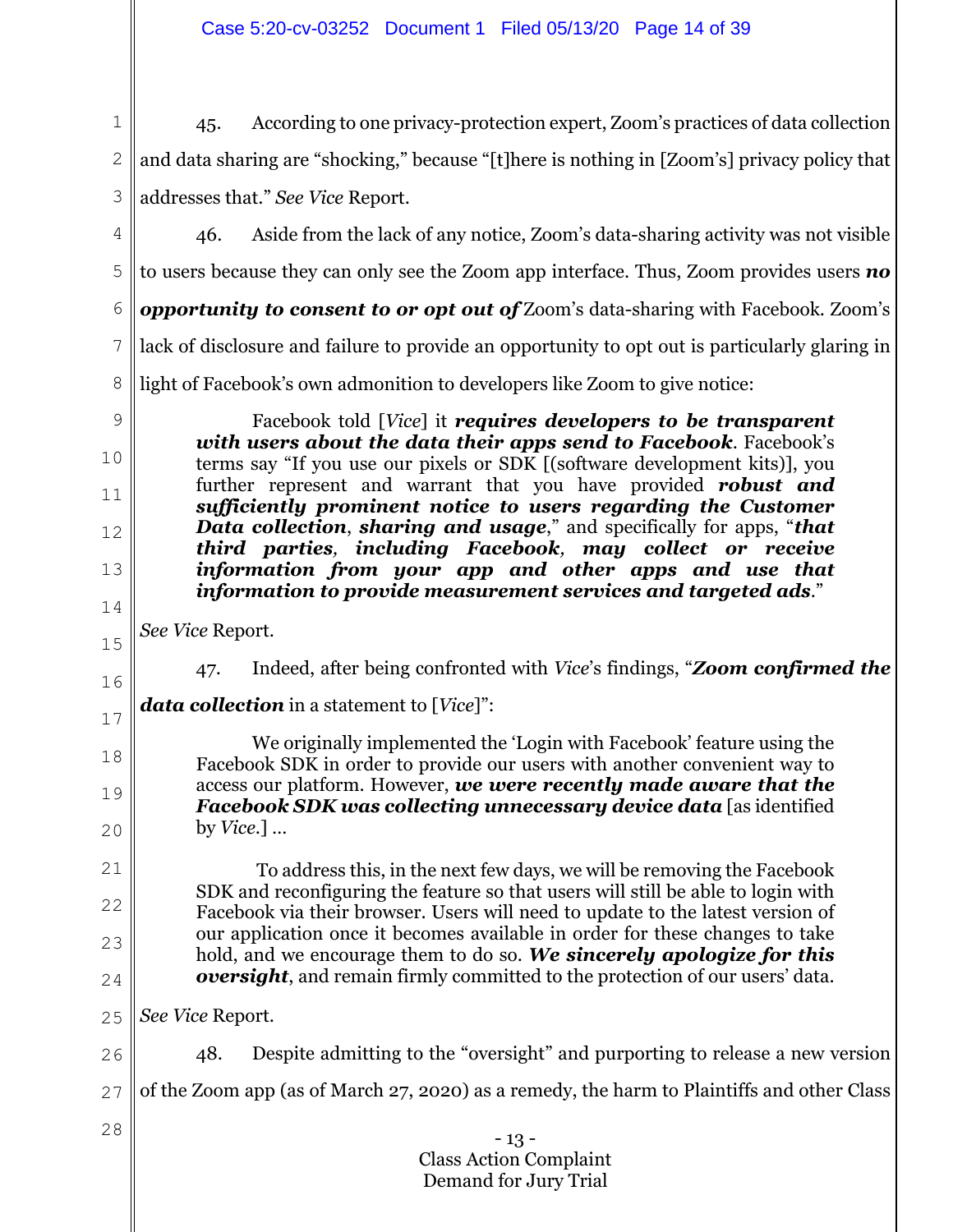# Case 5:20-cv-03252 Document 1 Filed 05/13/20 Page 15 of 39

1 2 3 4 5 members, as well as the violations of their privacy, have occurred and continue to occur because, even assuming no unauthorized disclosure of personal information is made through the new version, the previous version of the app remains operational. Moreover, Zoom failed to mandate the use of the new version of the app. Nor did Zoom do anything to rectify its previous egregious violations of users' privacy rights.

6 7 8 49. Upon information and belief, Zoom provides users' personal information to other third parties, in addition to Facebook, for unauthorized purposes, including use in targeted advertising.

9 10 11 12 13 50. Plaintiffs and other reasonable Zoom users did not know that when they signed up to use Zoom's services that Zoom would share their personal information with third parties for the purpose and in the manner set forth above, and that their privacy rights would be violated. Had Plaintiffs and other users known about Zoom's data-sharing practices, they would not have signed up with Zoom and would not have used Zoom's services.

14 15 16 17 51. Zoom's unlawful disclosure of users' personal information is not limited to Facebook. According to the *Times* LinkedIn Report, Zoom used data-mining tools to collect users' personal information without authorization, then used the personal information to match the users' LinkedIn profiles:

18

19

20

21

22

23

24

25

26

27

28

For Americans sheltering at home during the coronavirus pandemic, the Zoom videoconferencing platform has become a lifeline, enabling millions of people to easily keep in touch with family members, friends, students, teachers and work colleagues.

But what many people may not know is that, until Thursday, *a datamining feature on Zoom allowed some participants to surreptitiously have access to LinkedIn profile data about other users* **—** *without Zoom asking for their permission during the meeting or even notifying them that someone else was snooping on them*.

*The undisclosed data mining adds to growing concerns about Zoom's business practices* at a moment when public schools, health providers, employers, fitness trainers, prime ministers and queer dance parties are embracing the platform.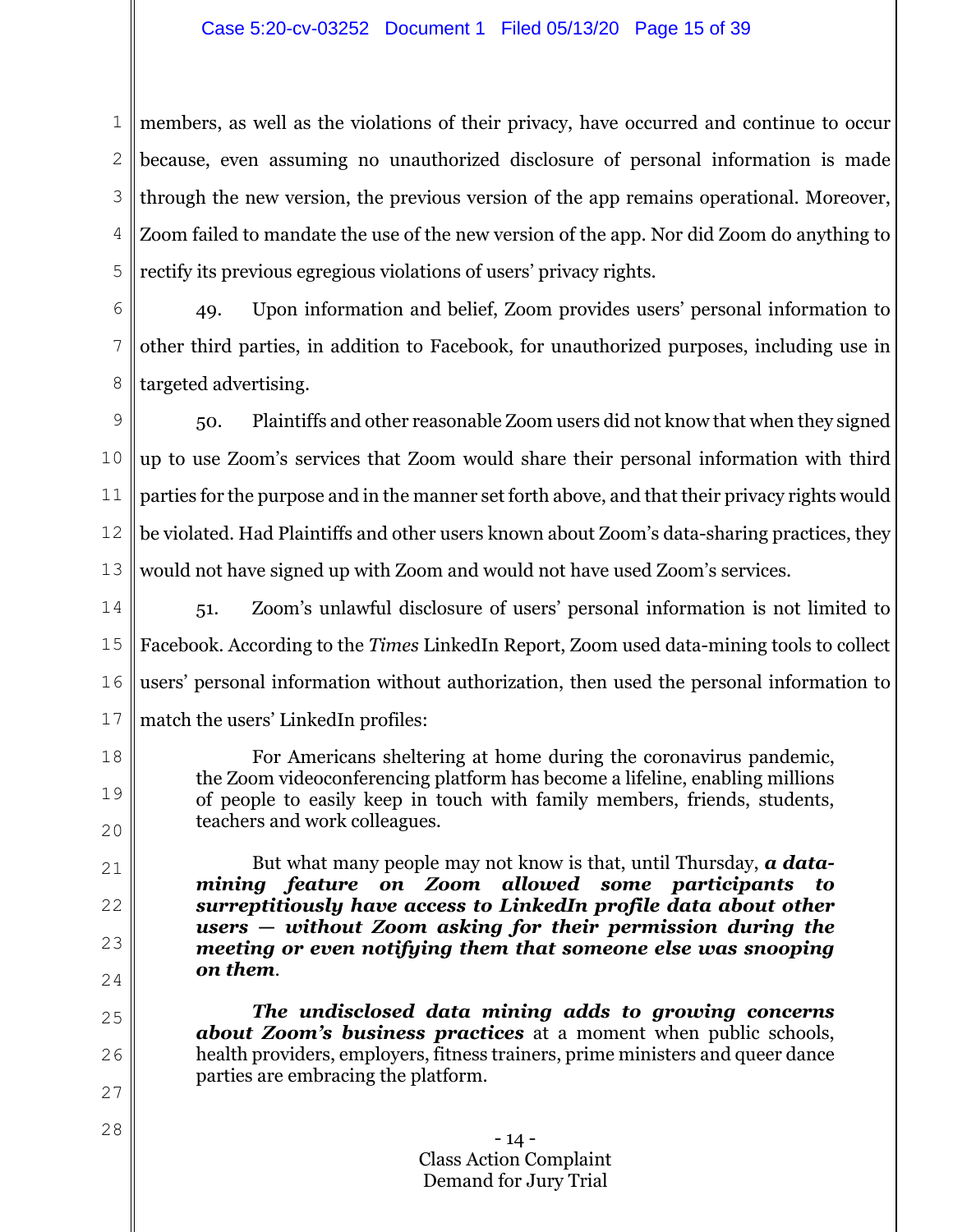An analysis by *The New York Times* found that when people signed in to a meeting, *Zoom's software automatically sent their names and email addresses to a company system it used to match them with their LinkedIn profiles*.

3

1

2

4 5 6 7 8  $\overline{Q}$ 10 11 52. As *The New York Times* noted, "neither Zoom's privacy policy nor its terms of service specifically disclosed that Zoom could covertly display meeting participants' LinkedIn data to other users — or that it might communicate the names and email addresses of participants in private Zoom meetings to LinkedIn." *Times* LinkedIn Report. In fact, "user instructions on Zoom suggested just the opposite: that meeting attendees may control who sees their real names." *Id*. Accordingly, "*privacy experts criticized Zoom for making the data-mining tools available during meetings without alerting participants as they were being subjected to them*." *Id*.

- 12 13 14 15 53. Although Zoom claims that, after the revelations made in the *Times* LinkedIn Report, it discontinued the practice of mining and revealing users' LinkedIn information without authorization, Zoom has done nothing to rectify its past violations of users' privacy and unlawful practices of unauthorized data mining, collection, and disclosure.
- 16

21

22

23

24

25

28

# **B. Zoom Failed to Implement Adequate Security Protocols Jeopardizing Users' Account Security**

17 18 19 20 54. Zoom's inadequate security practices were exposed again on April 15, 2020, when an information security and technology news publication, *BleepingComputer*, reported that hackers were selling half a million Zoom account in the dark web:12

An exploit for a zero-day remote code execution vulnerability affecting the Zoom Windows client is currently being sold for \$500,000, together with one designed to abused a bug in the video conferencing platform's macOS client.

\* \* \* As *BleepingComputer* reported on Monday, *more than 500,000 Zoom accounts are being sold on hacker forums and on the dark web for less than a penny each*, and, in some cases*, also given away* 

<sup>26</sup> 27 12 Sergiu Gatlan, *Exploit for Zoom Windows Zero-Day Being Sold for \$500,000*, BLEEPINGCOMPUTER, Apr. 15, 2020, *available at* https://www.bleepingcomputer.com/ news/security/exploit-for-zoom-windows-zero-day-being-sold-for-500-000/ (last visited May 11, 2020).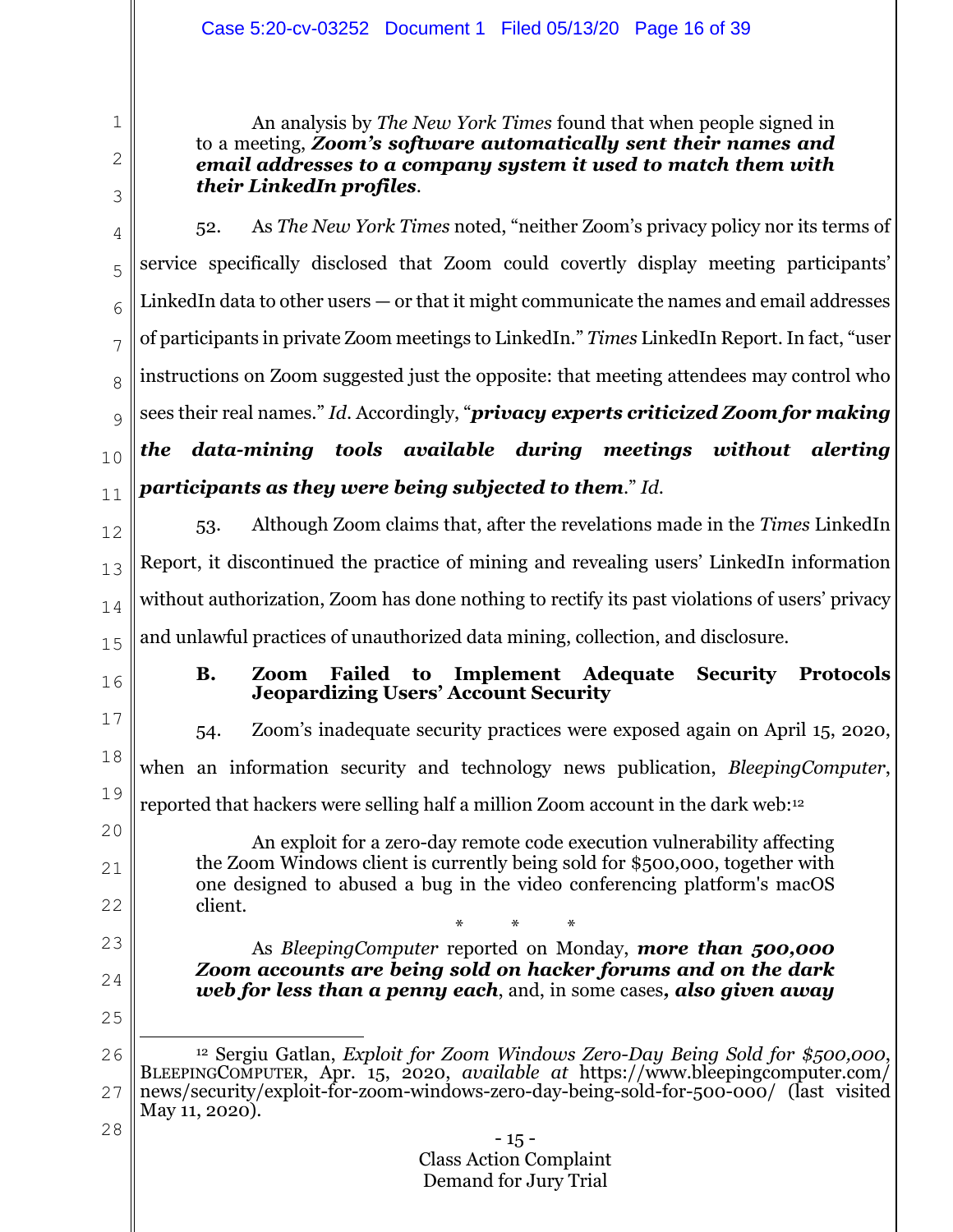# *for free to be used in zoom-bombing pranks and various other malicious activities*.

55. The information relating to these half a million Zoom accounts was published and exchanged online without Zoom users' consent or knowledge. Zoom is responsible for violating users' privacy due to its failure to implement adequate security protocols and review procedures that could have and should have prevented the hacking of these accounts.

56. As a result of Zoom's failures, Plaintiffs and other Class members are subjected to increased risks of imminent harm to their privacy rights.

8 9

23

24

25

26

27

28

1

2

3

4

5

6

7

# **C. Zoom Failed to Maintain Adequate Measures to Protect Data Privacy and Ensure Videoconference Security**

10 11 12 13 14 57. On Zoom's websites and in its marketing materials, Zoom has repeatedly touted the security of its videoconferences — that they are protected by passwords and endto-end encryption. In reality, however, Zoom's videoconferences are vulnerable to hacking — as evident in the increased frequency of Zoombombing. Worse, as Zoom admitted in its recent disclosures, *Zoom lacks the capacity to implement end-to-end encryption*.

15 16 17 18 19 58. As noted in the *Intercept* Report, Zoom "claims to implement end-to-end encryption, widely understood as the most private form of internet communication, protecting conversations from all outside parties." But this is false. In fact, "Zoom is using its own definition of the term, *one that lets Zoom itself access unencrypted video and audio from meetings*."

20 21 22 59. When confronted by the *Intercept* regarding this false representation, Zoom all but admitted that it lacks the technology to protect videoconferences with end-to-end encryption:

But when reached for comment about whether video meetings are actually end-to-end encrypted, a Zoom spokesperson wrote, "*Currently, it is not possible to enable E2E encryption for Zoom video meetings*. Zoom video meetings use a combination of TCP and UDP. TCP connections are made using TLS and UDP connections are encrypted with AES using a key negotiated over a TLS connection."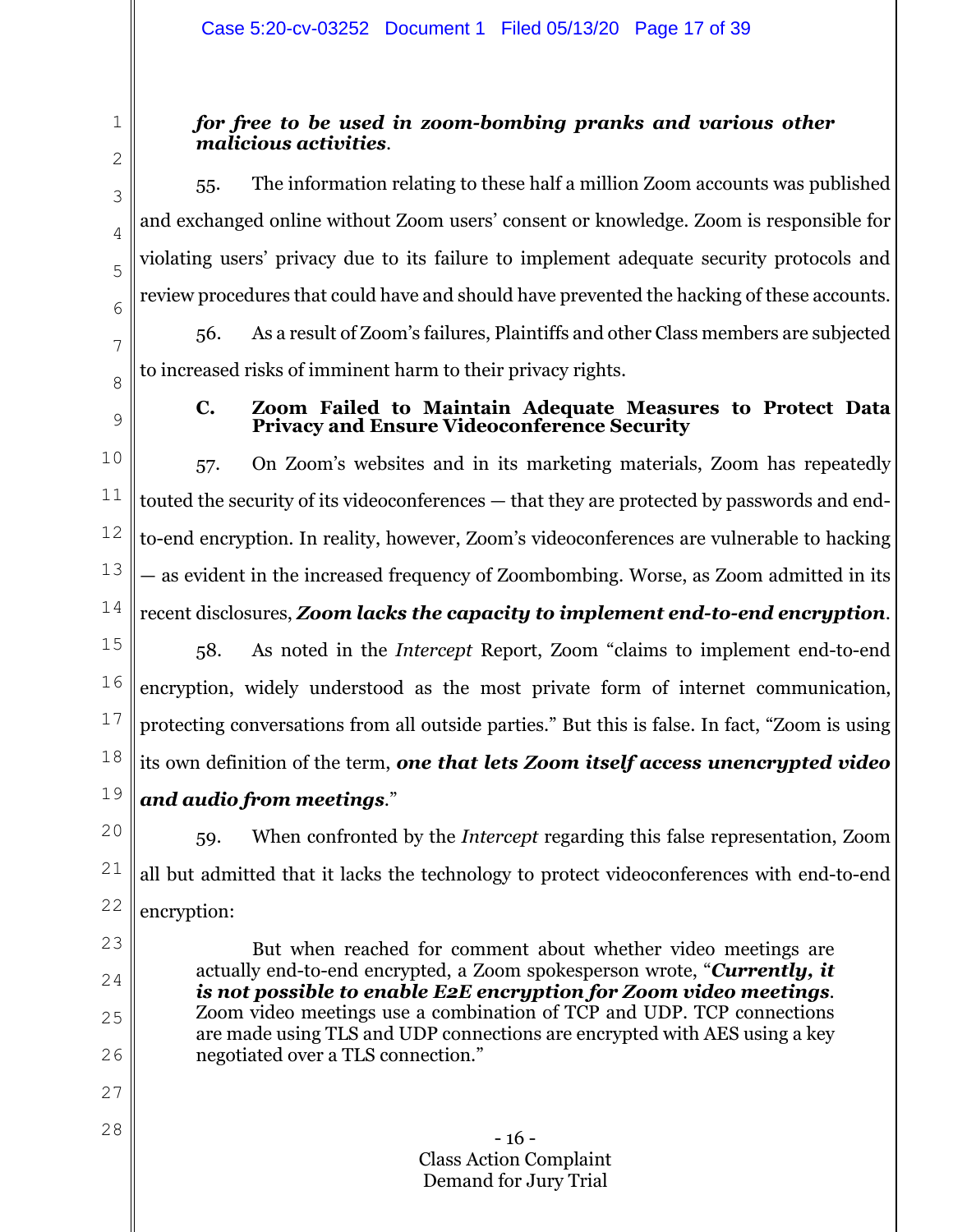The encryption that Zoom uses to protect meetings is TLS, the same technology that web servers use to secure HTTPS websites. This means that the connection between the Zoom app running on a user's computer or phone and Zoom's server is encrypted in the same way the connection between your web browser and this article (on https://theintercept.com) is encrypted. *This is known as transport encryption, which is different from end-toend encryption because the Zoom service itself can access the unencrypted video and audio content of Zoom meetings*. So when you have a Zoom meeting, the video and audio content will stay private from anyone spying on your Wi-Fi, but it won't stay private from the company. (In a statement, Zoom said it does not directly access, mine, or sell user data; more below.) …

"*When we use the phrase 'End to End' in our other literature, it is in reference to the connection being encrypted from Zoom end point to Zoom end point*," the Zoom spokesperson wrote, *apparently referring to Zoom servers as "end points" even though they sit between Zoom clients*. "The content is not decrypted as it transfers across the Zoom cloud" through the networking between these machines.

*See Intercept* Report.

1

2

3

4

5

6

7

8

9

10

11

12

- 17 - Class Action Complaint Demand for Jury Trial 13 14 15 16 17 18 19 20 21 22 23 24 25 26 27 28 60. According to one cryptographer, Professor Matthew D. Green of Johns Hopkins University's Department of Computer Science, Zoom is twisting the common meaning of "end-to-end" in a "*dishonest way*": "They're a little bit fuzzy about what's end-to-end encrypted," Green said of Zoom. "I think they're doing this in a slightly dishonest way. It would be nice if they just came clean." *See id*. 61. Caught red-handed, Zoom apologized on April 1, 2020 "in a blog post for the 'discrepancy between the commonly accepted definition of end-to-end encryption and how [Zoom was] using it." *Post* Report. 62. Zoom's dishonesty is particularly glaring in light of the fact that several of Zoom's competitors, including Apple FaceTime and Signal, offer real end-to-end encryption in their videoconferences: "If it's all end-to-end encrypted, you need to add some extra mechanisms to make sure you can do that kind of 'who's talking' switch, and you can do it in a way that doesn't leak a lot of information. You have to push that logic out to the endpoints," he told *The Intercept*. This isn't impossible,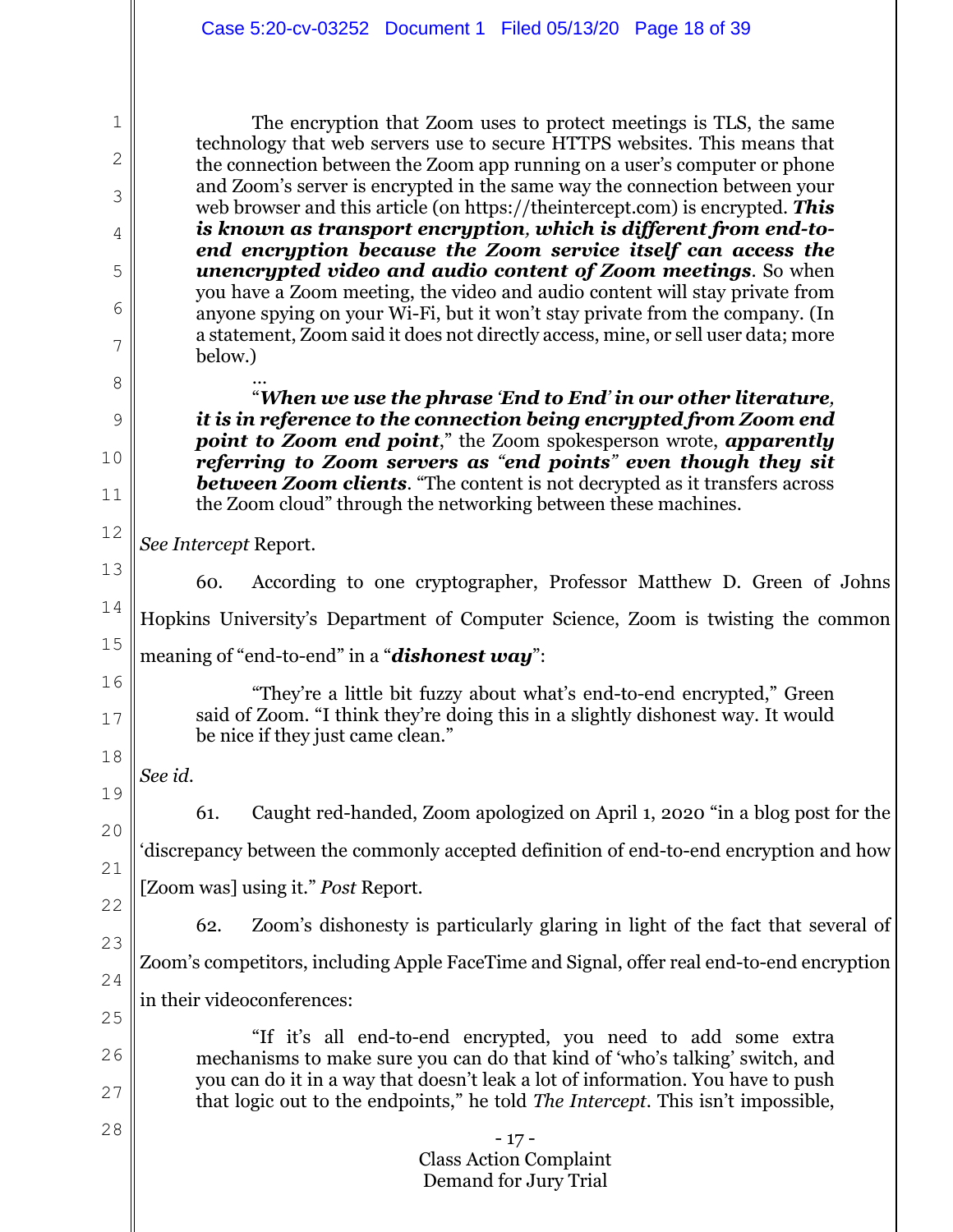# Case 5:20-cv-03252 Document 1 Filed 05/13/20 Page 19 of 39

though, Green said, as demonstrated by Apple's FaceTime, which allows group video conferencing that's end-to-end encrypted. "*It's doable*. *It's just not easy*."

*See Intercept* Report.

4 5 6 63. Thus, it is not that Zoom could not have fulfilled its promise of end-to-end encryption. It is that Zoom made a conscious decision to make the false promise — knowing that it lacked the technology to keep the promise.

7 8 9 64. Moreover, Zoom has done nothing, aside from issuing empty words in a blogposted "apology," to improve security in its videoconferences and to rectify past security breaches.

10 11 65. Likewise, as discussed above, Zoom's marketing materials provide users with a false sense of security regarding its videoconferences.

12

15

16

17

18

1

2

3

66. But Zoom's videoconferences are anything but secure. In recent weeks,

13 14 Zoombombing has become a daily element of Zoom's videoconferences:

 [Zoom] has faced added pressure from the rise of "zoombombing" raids, in which anonymous trolls barge into unlocked Zoom meetings, shouting profane insults and racist slurs. Videos of the raids, some of which have been removed by YouTube for violating hate-speech policies, show giggling trolls posting pornography into online grade-school lessons, pulling their pants down in front of company conference calls, and dancing with bottles of bourbon in what appeared to be an online Alcoholics Anonymous meeting.

19 *See Post* Report.

20

22

23

24

25

28

67. By failing to properly maintain security in its videoconferences, Zoom has

21 enabled hackers and pranksters to perpetrate online abuse on a massive scale:

An analysis by *The New York Times* found 153 Instagram accounts, dozens of Twitter accounts and private chats, and several active message boards on Reddit and 4Chan where thousands of people had gathered to organize Zoom harassment campaigns, sharing meeting passwords and plans for sowing chaos in public and private meetings. (Since this article's publication, Reddit has shut down the message boards where Zoom raids were discussed.)

26 27 Zoom raiders often employ shocking imagery, racial epithets and profanity to derail video conferences. Though a meeting organizer can remove a participant at any time, the perpetrators of these attacks can be hard to

> - 18 - Class Action Complaint Demand for Jury Trial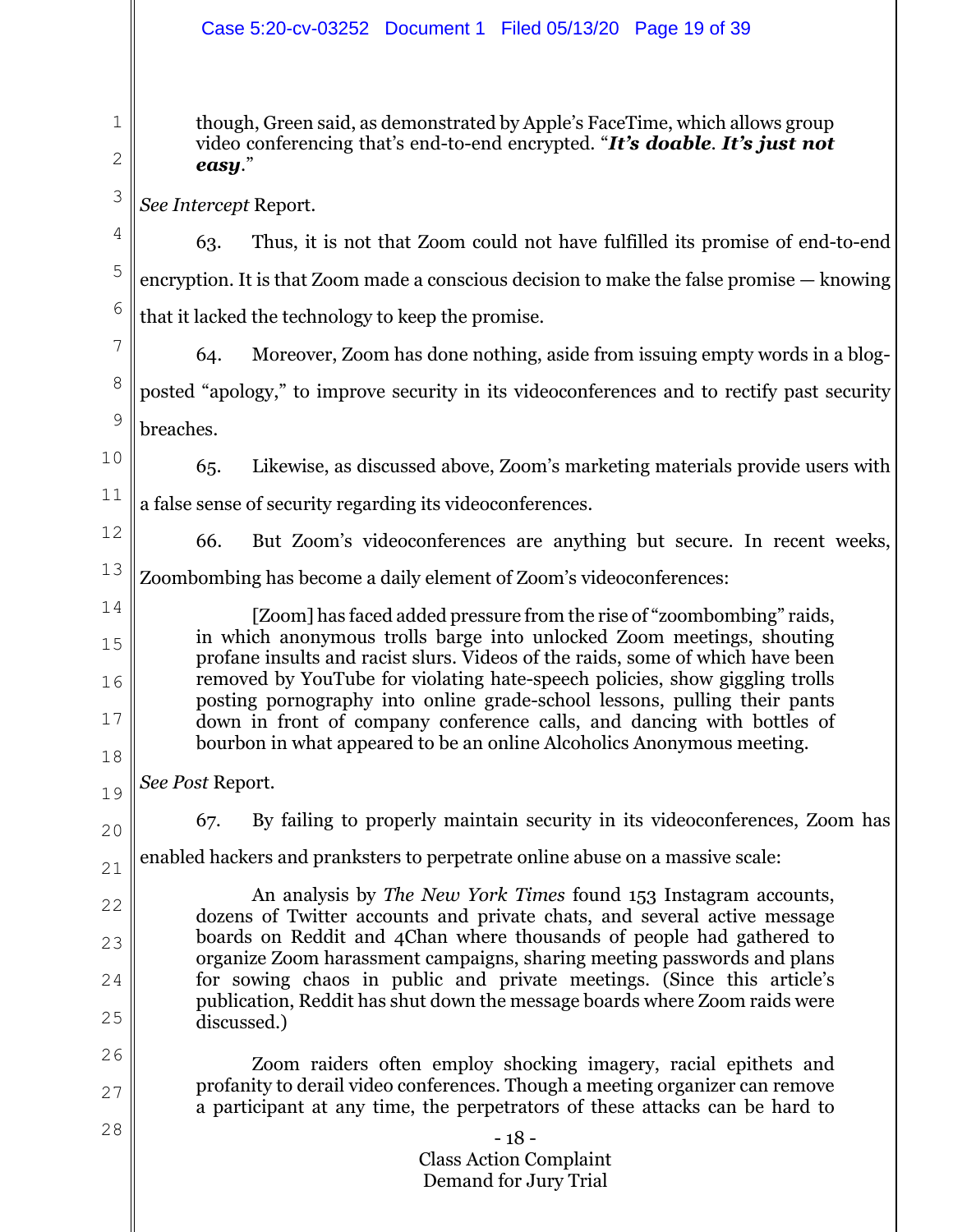# Case 5:20-cv-03252 Document 1 Filed 05/13/20 Page 20 of 39

identify; there may be several in a single call, and they can appear to jump from one alias to another.

2

1

*See Times* Zoombombing Report.

3

4

5

6

7

15

16

17

68. "The frequency and reach of the incidents on Zoom prompted the F.B.I. to issue a warning on [March 31, 2020], singling out the [Zoom] app and stating that it had 'received multiple reports of conferences being disrupted by pornographic or hate images and threatening language' nationwide." *Id*.

8 9 10 11 12 13 14 69. In addition to the F.B.I., other state and federal authorities also intervened. The attorneys generals of 27 states, including New York, have raised questions about privacy issues and demanded that Zoom cooperate with them in multiple investigations. *See WSJ* Report. Senator Richard Blumenthal of Connecticut wrote a letter to Zoom on March 31, 2020 demanding answers about Zoom's "'troubling history of software design practices and security lapses.'" *Id.* Senator Blumenthal expressed grave concerns over Zoom's privacy violations and security breaches:

 *The millions of Americans* now unexpectedly attending school, celebrating birthdays, seeking medical help, and sharing evening drinks with friends over Zoom during the coronavirus pandemic, … *should not have to add privacy and cybersecurity fears to their ever-growing list of worries*.

18 *Id*. (internal quotation marks omitted).

19 20 21 22 23 70. In its public disclosures, Zoom admits that its security is inadequate. Zoom's founder and Chief Executive Officer, Eric Yuan, told *The Wall Street Journal*: "*I really messed up*" on Zoom's security. *See id*. But Zoom has done little to improve security. While Mr. Yuan promised to develop "an option for end-to-end encryption to safeguard conversations, … [the] feature won't be ready for a few months." *Id*.

24

28

25 26 27 71. While Zoom continues to make empty, false promises, American consumers are left to deal with the privacy violations and security breaches inflicted by Zoom and, in Senator Blumenthal's words, "add[ing] privacy and cybersecurity fears to their ever-growing list of worries." *Id*.

> - 19 - Class Action Complaint Demand for Jury Trial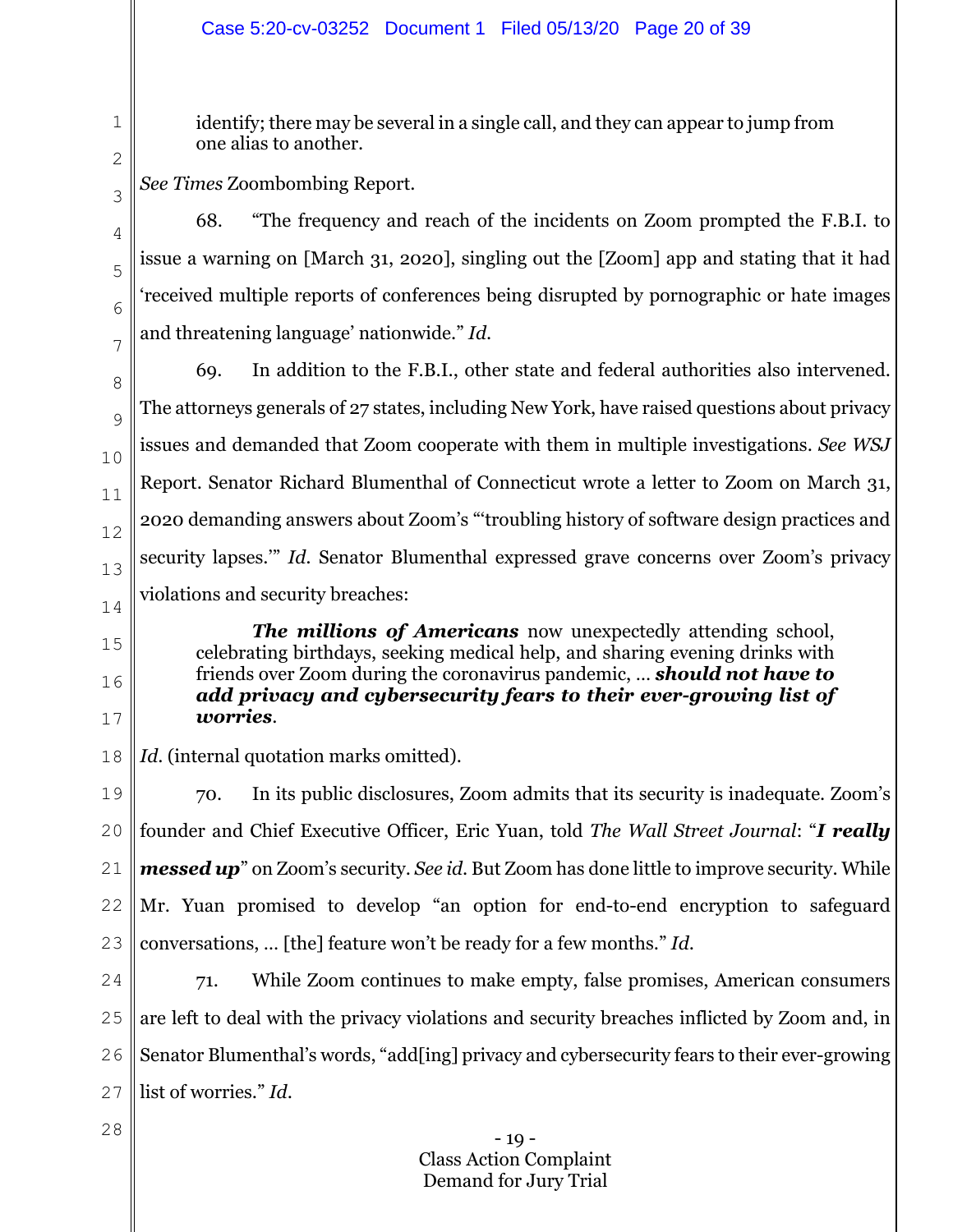Case 5:20-cv-03252 Document 1 Filed 05/13/20 Page 21 of 39

1 2 72. On behalf of these American consumers, Plaintiffs bring this action for damages and injunctive relief to rectify Zoom's misconduct.

3

4

5

28

# **III. Plaintiffs' Experience with Zoom and Zoombombing**

# **A. Saint Paulus and Ms. Cundle Registered Accounts with Zoom in Reliance on Its False Representations of Data Protection and Conference Security**

6 7 8 73. Saint Paulus has been conducting a weekly bible-study class for two decades. The class, typically running for two hours, is open to the public and is usually attended by senior congregants (over 65 years old).

9 10 11 12 13 74. Following California's March 4, 2020 declaration of a state of emergency as a result of the COVID-19 pandemic, Saint Paulus began searching for alternative meeting venues to conduct its weekly bible-study classes. Based on Zoom's advertisements of a userfriendly and secure platform, Zoom videoconferencing stood out as a prime candidate for conducting online classes.

14 15 16 17 18 19 75. On March 17, 2020, Ms. Cundle, serving as Saint Paulus's administrator, registered an account with Zoom, using her work email address. On March 23, 2020, following the March 19, 2020 issuance of the statewide Executive Order N-33-20 (directing all California residents to stay at home), Saint Paulus upgraded its Zoom account to "premium" status by paying a monthly fee of \$14.99. Ms. Cundle downloaded Zoom's software onto an Apple desktop computer at Saint Paulus.

20 21 22 76. Ms. Cundle also registered another account for her personal use. She downloaded Zoom's software using her personal laptop computer. She downloaded and installed the iOS version of the Zoom app using her personal Apple iPhone.

23 24 25 26 27 77. At the time when Saint Paulus and Ms. Cundle registered their accounts with Zoom, Saint Paulus and Ms. Cundle were not aware, and did not understand, that Zoom would share Saint Paulus's personal information with third parties, including Facebook. Nor was Saint Paulus or Ms. Cundle aware that Zoom would allow third parties, like Facebook, to access its personal information and combine it with content and information from other

> $-20$ Class Action Complaint Demand for Jury Trial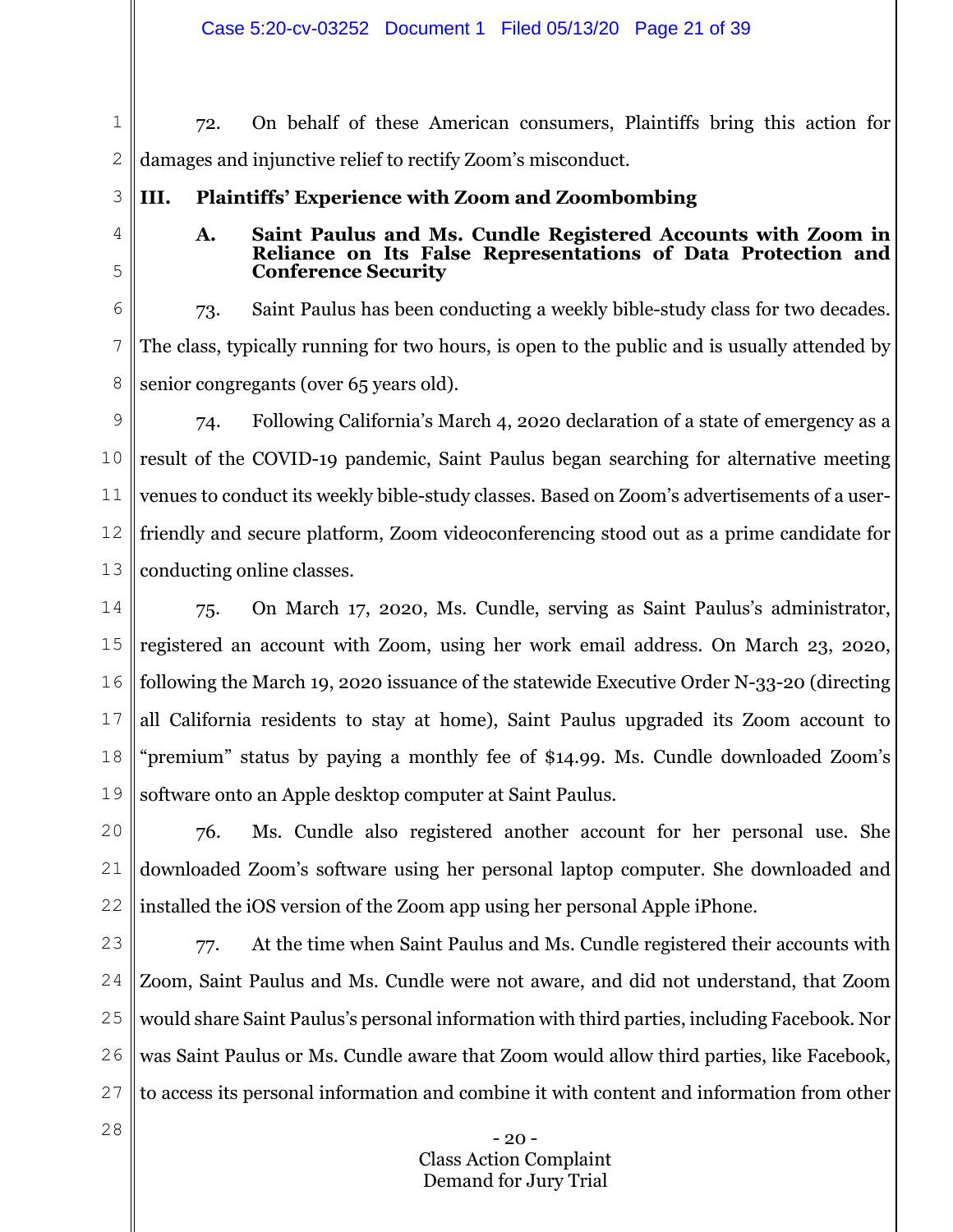1

sources to create a unique identifier or profile of Saint Paulus for purposes of advertisement.

2 3 4 5 6 78. In fact, Saint Paulus and Ms. Cundle registered with Zoom as users and used Zoom's services in reliance on Zoom's promises that (a) Zoom does not sell users' data; (b) Zoom takes privacy seriously and adequately protects users' personal information; and (c) Zoom's videoconferences are secured with end-to-end encryption and are protected by passwords and other security measures.

7 8

9

10

11

12

13

14

15

16

17

18

19

20

21

22

23

24

25

26

27

28

# **B. Saint Paulus, Its Congregants, and Ms. Cundle Became Victims of Zoombombing**

79. Starting on March 25, 2020, Saint Paulus conducted its weekly two-hour-long bible-study class using Zoom videoconference. Ms. Cundle served as an organizer for these Zoom videoconferences. To that end, she set up the Zoom videoconferences before each class, following Zoom's instructions. Based on Zoom's representations, she understood that the videoconferences would be protected by passwords, and that, as the organizer, she would have the ability to control the videoconferences, including being able to eject any participant from the videoconferences.

80. For the May 6, 2020 class (starting at 12:00 p.m. Pacific Time), Ms. Cundle set up a password-protected Zoom videoconference, following Zoom's instructions.

81. The May 6, 2020 class was held on Zoom with nine participants, including Ms. Cundle as the organizer. The class was uneventful until approximately 42 minutes into the class, when an intruder with the name "Christine (iPad)" hacked into the videoconference despite Zoom's advertisement of password protection.

82. Immediately following the break-in, pornographic video footages began to run on all participants' computers in a full-screen mode and with loud audio. Ms. Cundle and the other participants were forced to view various footages of adults performing sexual acts with each other and on infants and on young children. Some footages involved physical abuse of children, in addition to sexual acts. Ms. Cundle and the other participants were unable to minimize or close the video screen. Nor were they able to use any of the Zoom functions to refuse viewing the pornographic video or eject the intruder (Christine (iPad))

> - 21 - Class Action Complaint Demand for Jury Trial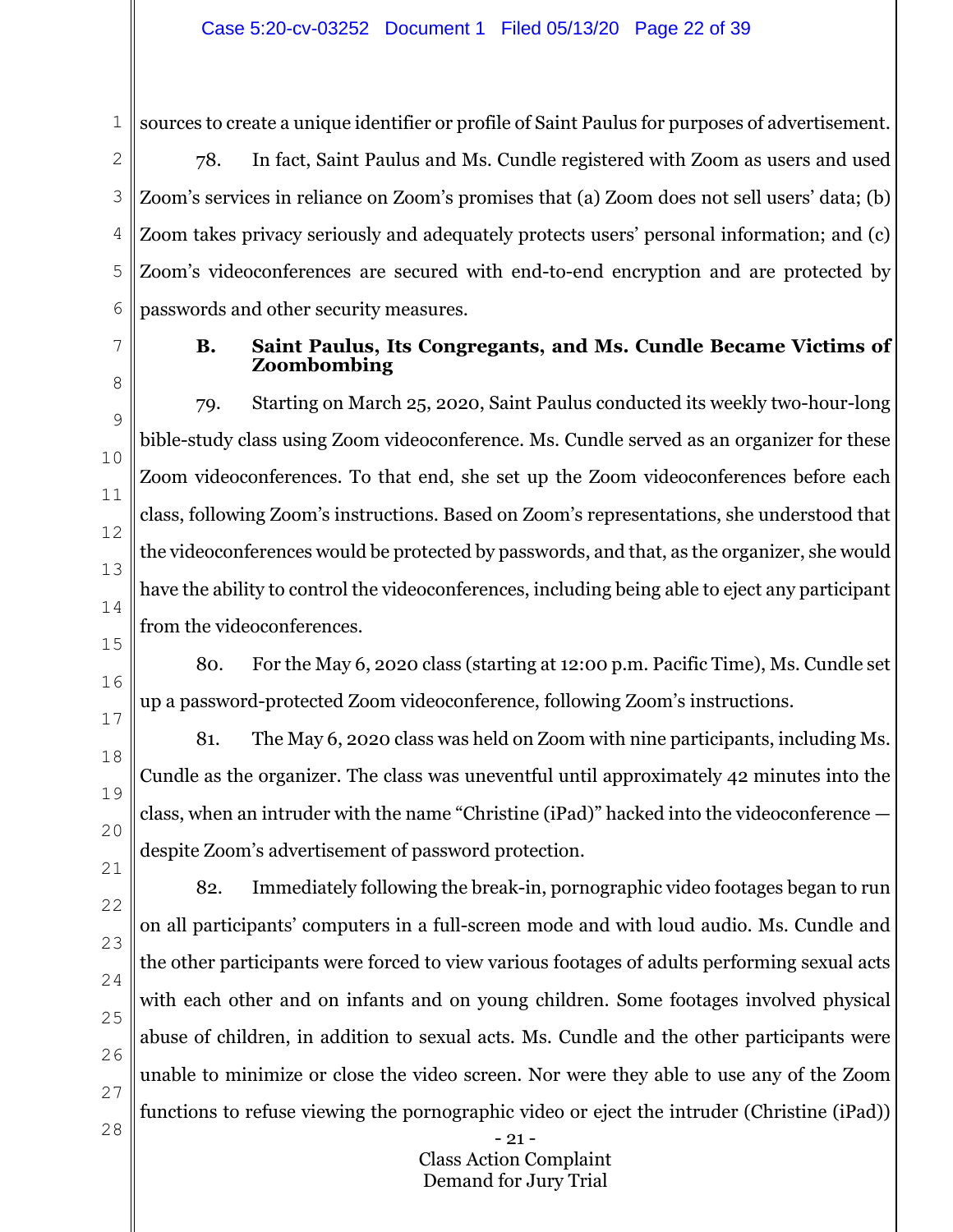#### Case 5:20-cv-03252 Document 1 Filed 05/13/20 Page 23 of 39

from the Zoom meeting. None of the organizer functions advertised by Zoom worked.

2 3 4 83. After attempting to avoid the pornographic video and eject the intruder — to no avail — Ms. Cundle and the other participants logged off the meeting and logged back on, hoping to be rid of the intruder.

5 6 7 8 9 84. But the intruder returned immediately to the new bible-study session. Pornographic video footages reappeared on every participant's computer — again on full screen mode with loud audio. The footages again involved adults engaging in sexual acts and performing sexual acts on infants and young children. The footages also showed physical abuse of children, as well as defecation and other deviant acts.

10 11 85. The depravity of the video footages was beyond description. Ms. Cundle and the other participants were traumatized and deeply disturbed.

12 13 86. Ms. Cundle and the other participants again attempted to use Zoom functions to eject the intruder from the bible-study class. But all efforts failed.

14 15 87. Ms. Cundle had no choice but to terminate the bible-study class before 1:00 p.m. on May 6, 2020.

16

1

# **C. Zoom Rejected Saint Paulus's Repeated Pleas to Improve Security**

17 18 19 20 88. Immediately following the traumatizing incident, Ms. Cundle sought help from Zoom by contacting Zoom online and by telephone. Ms. Cundle sent an online request to Zoom, reporting the incident and demanding action to remedy the situation and prevent further Zoombombing.

21 22 23 24 89. On May 6, 2020, Ms. Cundle reported this Zoombombing incident to Pastor Solberg and the Saint Paulus Lutheran Church Council. Deeply concerned about this disturbing incident, Pastor Solberg and the Council immediately worked with Ms. Cundle to remedy the situation.

25 26 27 90. In an email response dated May 6, 2020, Zoom's Trust & Safety department stated that it had identified the intruder and blocked the intruder "from joining future meetings using the same Zoom software." But Zoom refused to take any further action to

> - 22 - Class Action Complaint Demand for Jury Trial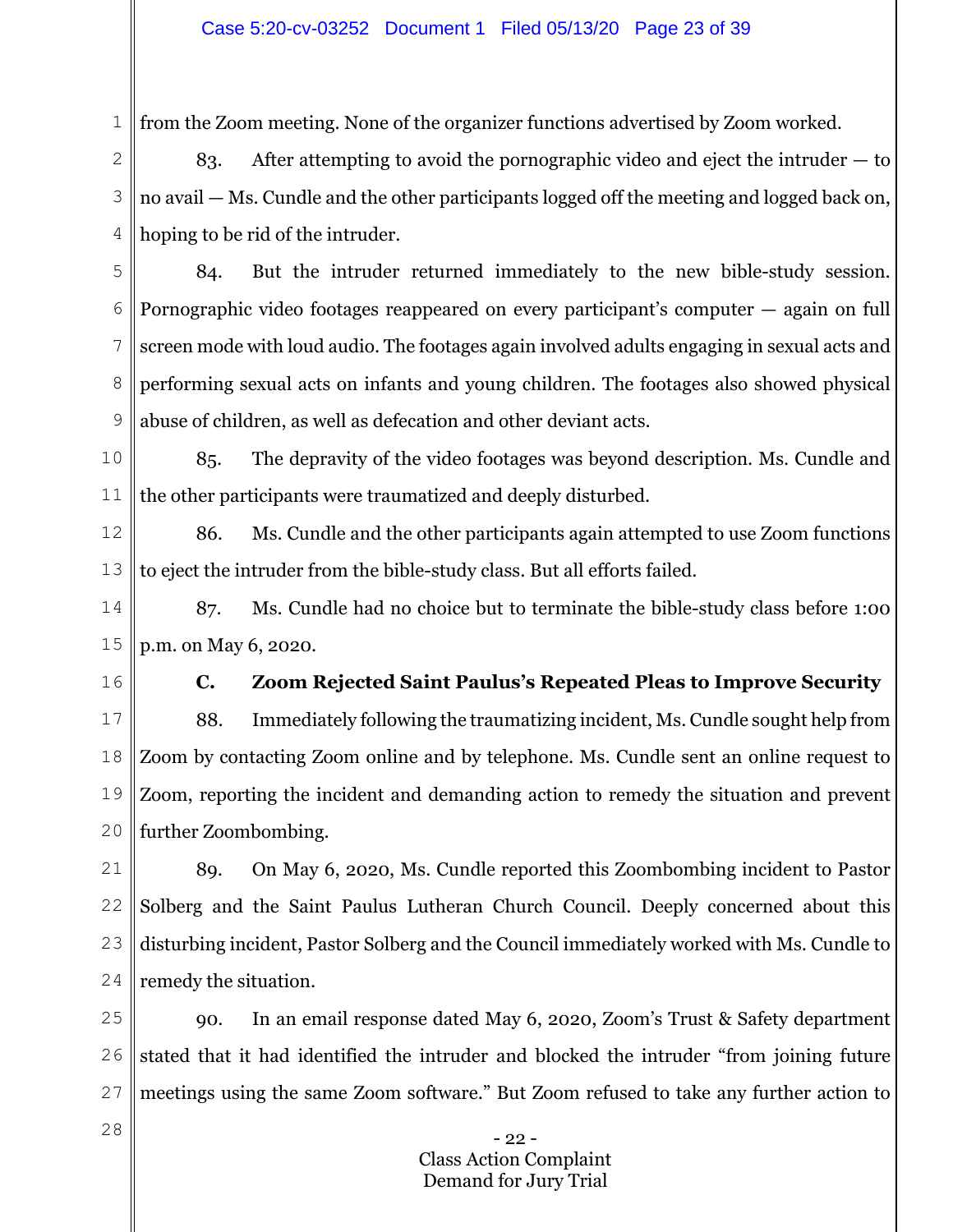- 23 - Class Action Complaint Demand for Jury Trial 1 2 3 4 5 6 7 8 9 10 11 12 13 14 15 16 17 18 19 20 21 22 23 24 25 26 27 28 remedy the situation or to improve the security of its videoconferences. Shockingly, Zoom admitted that the intruder was "a known serial offender who disrupts open meetings by showing the same video," and had "been reported multiple times to the authorities": We identified in your meeting *a known serial offender who disrupts open meetings by showing the same video*, and which *has been reported multiple times to the authorities*. This intruder has the following identifying information: Christine (iPad) The report ID for Christine (iPad) is 71731955. You can use this number when you submit your report to link both reports. It is baffling, to say the least, how Zoom failed to protect Saint Paulus's bible-study class from a "serial offender" who has been "reported multiple times to the authorities." 91. Dissatisfied with this, Ms. Cundle also reached out to Zoom's management for help. To that end, Ms. Cundle contacted Zoom's Deputy General Counsel and Chief Compliance and Ethics Officer, Lynn Haaland, Zoom's Chief Information Security Officer, Richard Farley, and Zoom's Chief Executive Officer, Eric S. Yuan. Neither Haaland nor Farley, however, offered any help to rectify the situation or take action to ensure security. Yuan failed to respond to Ms. Cundle's emails. 92. On behalf of Saint Paulus, Ms. Cundle reported the incidents to lawenforcement agencies, including the F.B.I. and the San Francisco Police Department. **FRAUDULENT CONCEALMENT AND TOLLING**  93. The applicable statutes of limitations are tolled because Zoom knowingly and actively concealed the facts alleged above. Until the revelations made in March 2020, Plaintiffs and the Class members did not know and could not have known of the information essential to the pursuit of these claims through no fault of their own and not due to any lack of diligence on their part. **CLASS ACTION ALLEGATIONS**  94. Plaintiffs bring this action as a class action under Rule 23 of the Federal Rules of Civil Procedure, on behalf of a proposed class (the "Class"), defined as: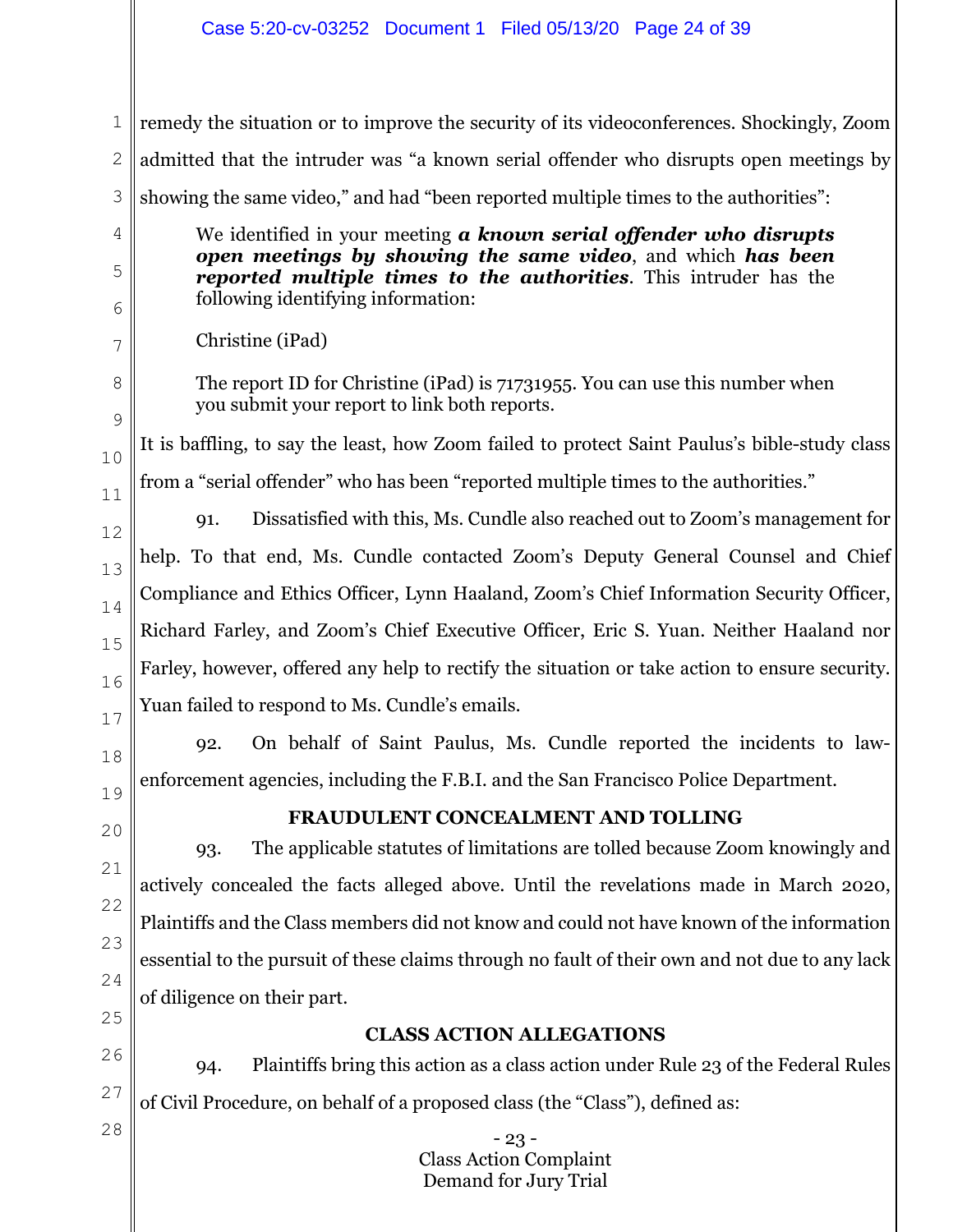All persons in the United States who used Zoom during the applicable limitations period.

95. Excluded from the Class are any entities, including Zoom, in which Zoom or its subsidiaries or affiliates have a controlling interest, Zoom's officers, agents and employees, the judicial officer to whom this action is assigned and any member of the Court's staff and immediate families, as well as claims for personal injury, wrongful death, and emotional distress.

96. **Numerosity Under Rule 23(a)(1)**. The members of the Class are so numerous that joinder of all members would be impracticable. Based on information and belief, Plaintiffs allege that the Class includes millions of members.

97. **Commonality and Predominance Under Rule 23(a)(2) and 23(b)(3)**. This action involves common questions of law or fact, which predominate over any questions affecting individual Class members, including:

(a) whether Zoom shared the personal information of Plaintiffs and other Class members with third parties without their authorization or consent;

(b) whether Zoom violated Plaintiffs' and Class members' privacy rights;

(c) whether Zoom intruded upon Plaintiffs' and the Class members' seclusion;

18 19

20

21

22

23

24

25

26

27

28

1

2

3

4

5

6

7

8

 $\overline{Q}$ 

10

11

12

13

14

15

16

17

(d) whether Zoom acted negligently;

(e) whether Plaintiffs and other Class members formed implied contracts with Zoom;

(f) whether Zoom breached implied contracts with Plaintiffs and the Class members and breached the implied covenant of good faith and fair dealing;

- (g) whether Zoom violated the CCPA;
- (h) whether Zoom violated the CLRA;
- (i) whether Zoom violated the UCL;
- (j) whether Plaintiffs and the Class members were harmed as a result of

- 24 - Class Action Complaint Demand for Jury Trial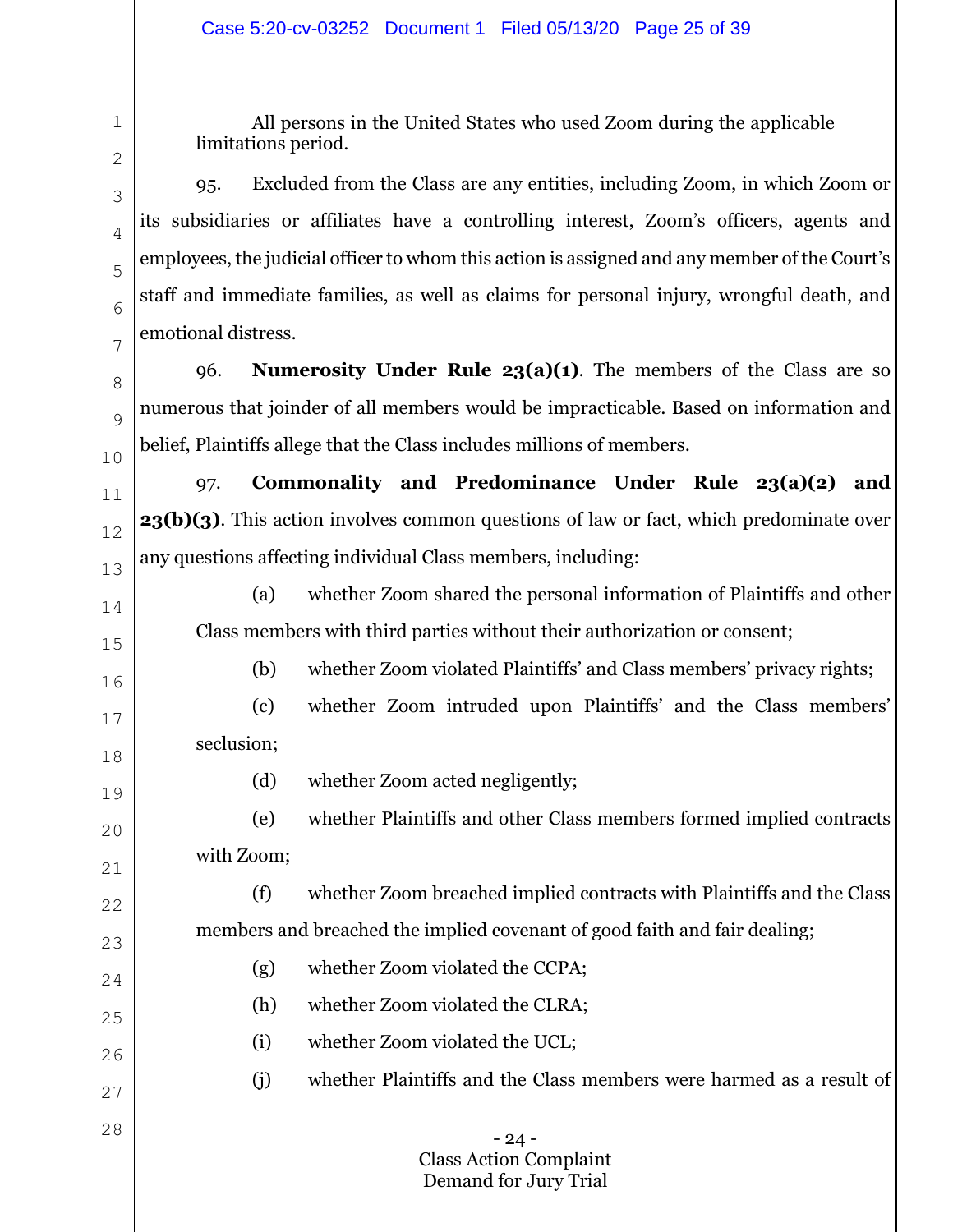Zoom's conduct;

1

2

3

4

5

(k) whether Plaintiffs and the Class members are entitled to actual, statutory, or other forms of damages or any other monetary relief; and

(l) whether Plaintiffs and the Class members are entitled to equitable relief.

6 7 8 98. Plaintiffs' claims are typical of the members of the Class as all members of the Class are similarly affected by Zoom's actionable conduct. Zoom's conduct that gave rise to Plaintiffs' claims is the same for all members of the Class.

- 9 10 11 12 13 99. Zoom engaged in a common course of conduct giving rise to the legal rights sought to be enforced by Plaintiffs and on behalf of the other Class members. Similar or identical statutory and common-law violations, business practices, and injuries are involved. Individual questions, if any, pale by comparison, in both quantity and quality, to the numerous questions that dominate this action.
- 14 15 16 17 18 19 20 100. **Typicality Under Rule 23(a)(3)**. Plaintiffs' claims are typical of the claims of the other Class members because, among other things, (a) Plaintiffs and the other Class members provided personal information to Zoom; and (b) in its uniform misconduct alleged above, Zoom shared the personal information of Plaintiffs and other Class members without their authorization or consent. Plaintiffs and other Class members are advancing the same claims and based on the same legal theories. There are no defenses that are unique to Plaintiffs.
- 21 22 23 24 25 26 101. **Adequacy of Representation Under Rule 23(a)(4)**. Plaintiffs are adequate representatives of the Class because (a) their interests do not conflict with the interests of the other Class members it seeks to represent; (b) they have retained counsel competent and experienced in complex class action litigation, including data-privacy litigation; (c) they will prosecute this action vigorously; and (d) they have no interests that are contrary to or in conflict with the interests of other Class members.
- 27 28

102. **Superiority Under Rule 23(b)(3)**. A class action is superior to other

- 25 - Class Action Complaint Demand for Jury Trial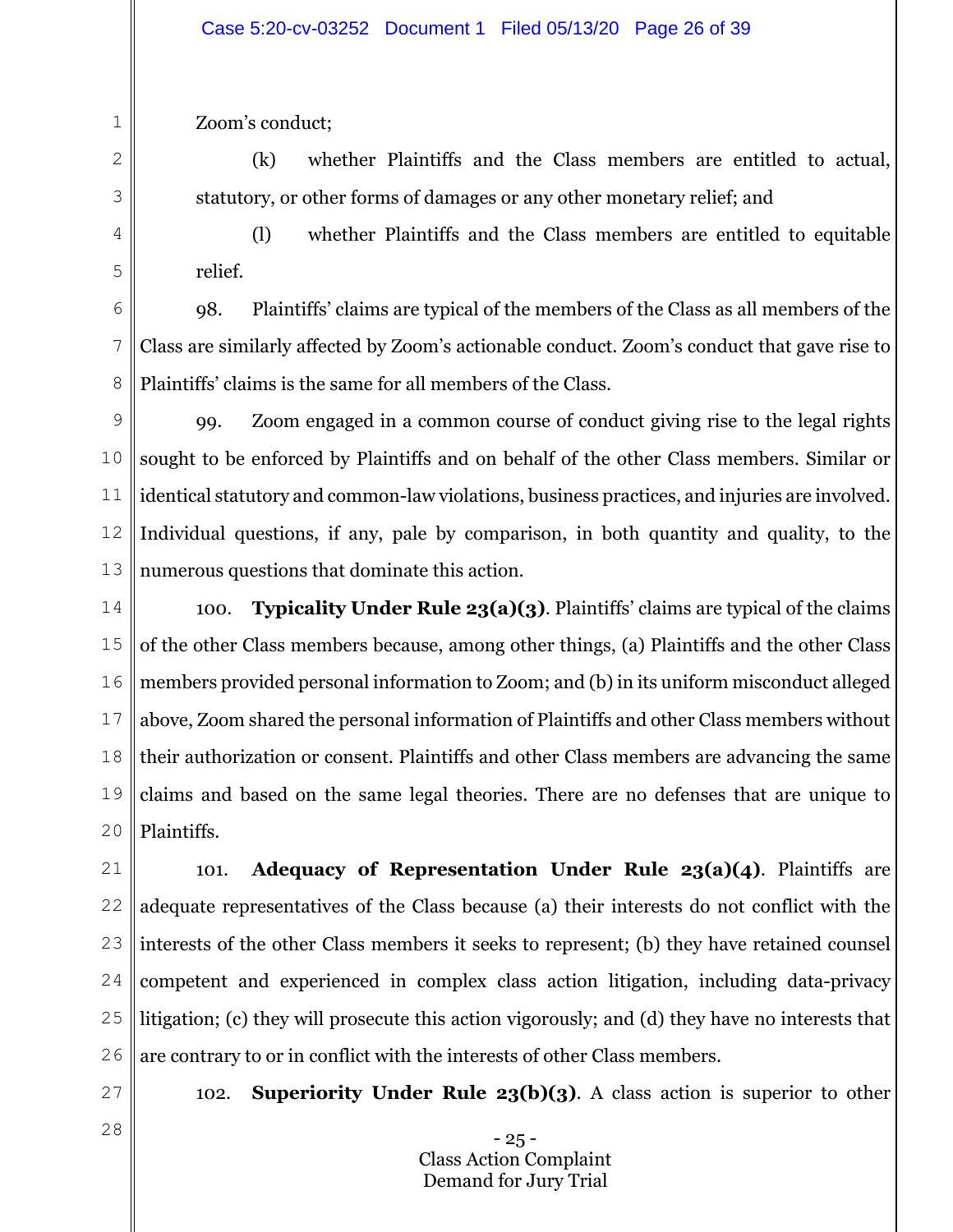### Case 5:20-cv-03252 Document 1 Filed 05/13/20 Page 27 of 39

1 2 3 4 5 available methods for the fair and efficient adjudication of this controversy because joinder of all the members of the Class is impracticable. Furthermore, the adjudication of this controversy through a class action will avoid the possibility of inconsistent and potentially conflicting adjudication of the asserted claims. There should be no difficulty in managing this action as a class action.

6 7 8 103. Class certification is also appropriate under Rule 23(b)(2) because Zoom has acted or has refused to act on grounds generally applicable to the Class, so that corresponding declaratory relief is appropriate to the Classes as a whole.

- 104. California law applies to the claims asserted in this complaint because:
	- x Zoom is headquartered in California;

9

10

11

12

13

14

15

16

17

18

19

20

- all of Zoom's key decisions and a substantial part of its operations emanate from California;
	- x a substantial number of the Class members reside in California;
- x California has a strong interest in preventing corporations headquartered in the state from engaging in unfair, unlawful, and deceptive business practices; and
	- x California has a strong interest in providing redress for its citizens for Zoom's illegal conduct.

# **CAUSES OF ACTION Count I**

# **Negligence**

21 22 105. Plaintiffs repeats and incorporate by reference each and every allegation set forth above, as though fully set forth herein.

23 24 25 26 27 28 106. Zoom owed a duty to Plaintiffs and the other Class members to exercise reasonable care in (a) using their personal information in compliance with all applicable law and the terms of Zoom's privacy policy; (b) safeguarding their personal information in its possession; and (c) ensuring security in Zoom's videoconferences. To fulfill this duty, Zoom is obligated to implement and maintain adequate security measures to protect its users'

- 26 - Class Action Complaint Demand for Jury Trial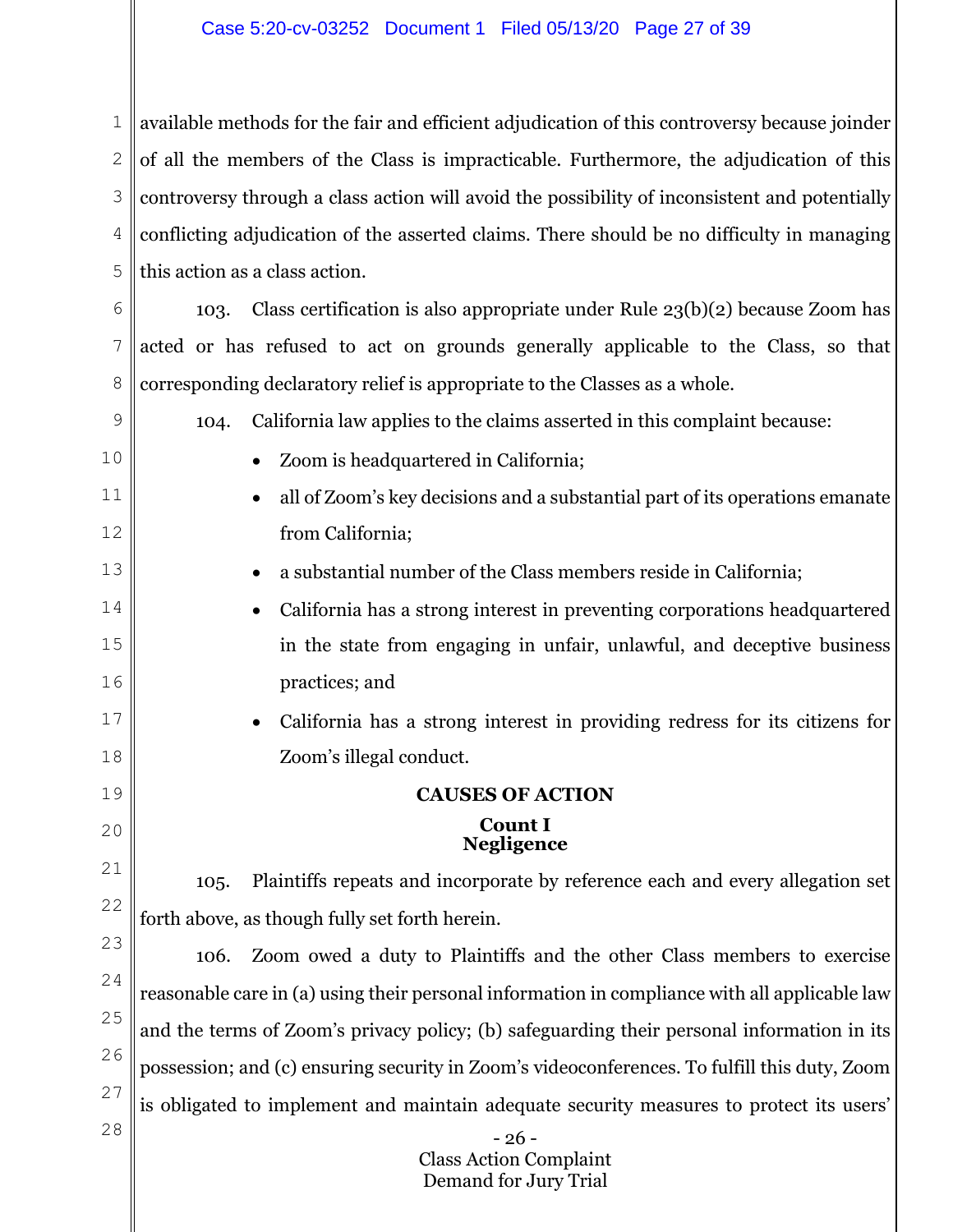### Case 5:20-cv-03252 Document 1 Filed 05/13/20 Page 28 of 39

1 2 personal information and to avoid disclosure of its users' personal information to any third parties without their knowledge and consent.

- 3 4 107. Plaintiffs and the Class members used Zoom's services in reliance on its exercise of due care and fulfillment of its duties.
	- 108. Zoom, however, breached its duties by, among other things:
		- x disclosing Plaintiffs' and other Class members' personal information to unauthorized third parties, including Facebook;
		- x allowing third parties to access the personal information of Plaintiffs and other Class members;
		- failing to implement and maintain adequate security measures to safeguard users' personal information;
		- failing to timely notify Plaintiffs and other Class members of the unlawful disclosure of their personal information; and
		- failing to maintain adequate security and proper encryption in Zoom's videoconferences.
- 16 109. Zoom's misconduct is inconsistent with industry regulations and standards.
	- 110. Plaintiffs and other Class members did not contribute to Zoom's misconduct.
- 18 19 111. The harm inflicted upon Plaintiffs and other Class members is reasonably foreseeable to Zoom.

20 21 22 112. As a direct and proximate result of Zoom's misconduct, Plaintiffs and other Class members have suffered damages relating to, among other things, loss of privacy and emotional distress.

# **Count II Breach of Implied Contract**

25 26 113. Plaintiffs repeat and incorporate by reference each and every allegation set forth above, as though fully set forth herein.

27

23

24

5

6

7

8

9

10

11

12

13

14

15

17

28 114. To generate revenues, attract advertisers, and increase market share, Zoom offered Plaintiffs and other Class members to use its services by creating Zoom accounts,

- 27 - Class Action Complaint Demand for Jury Trial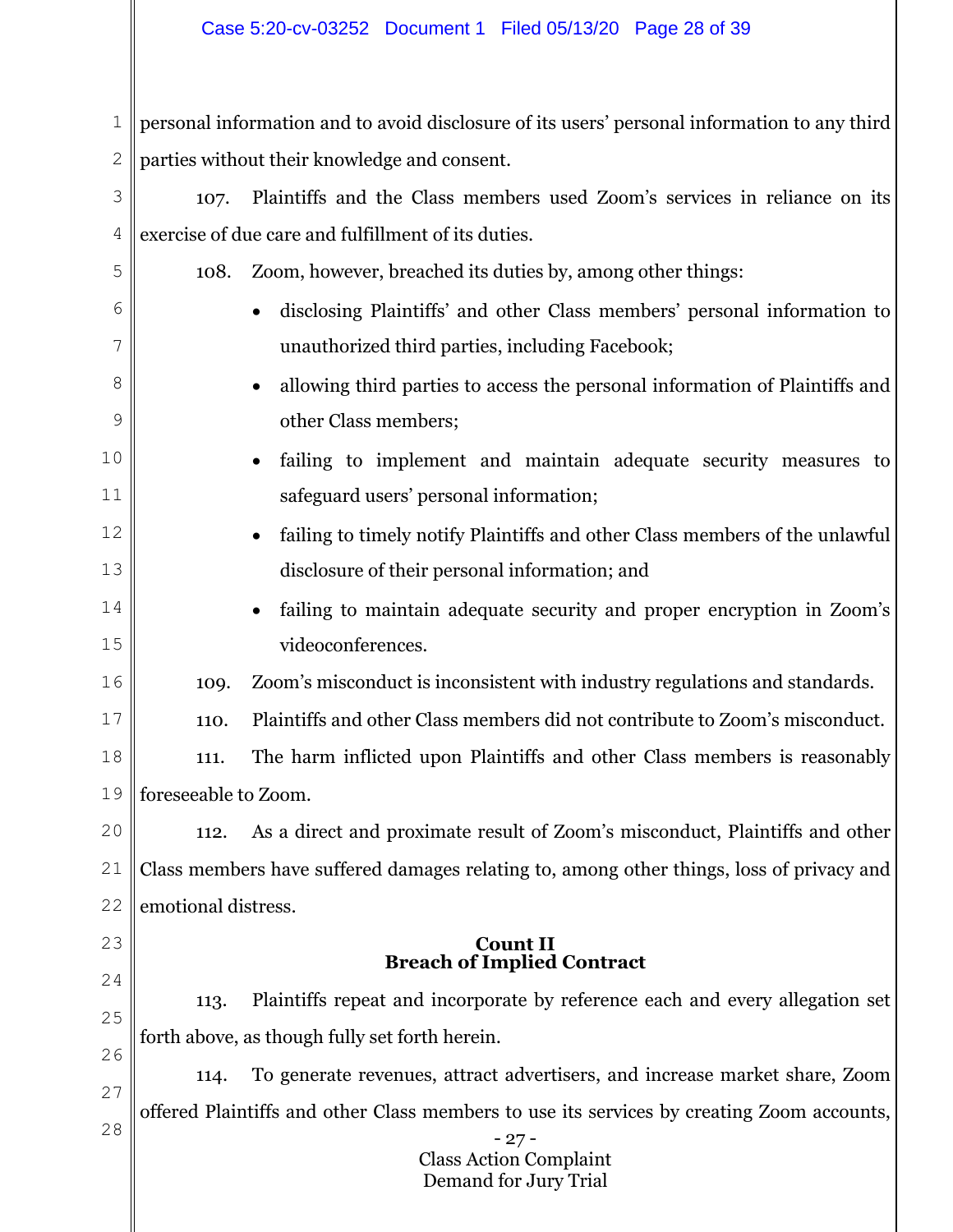### Case 5:20-cv-03252 Document 1 Filed 05/13/20 Page 29 of 39

which require the provision of confidential, sensitive personal information.

2

3

1

115. Accepting Zoom's offer, Plaintiffs and other Class members obtained user accounts from Zoom and provided Zoom with confidential, sensitive personal information.

4 5 6 7 8 9 10 116. By becoming users of Zoom's services, Plaintiffs and other Class members entered into implied contracts with Zoom, under which Zoom, for its own benefit, obtained from Plaintiffs and other Class members their confidential, sensitive personal information, as well as money. In exchange, Zoom agreed, at least implicitly, to (a) safeguard such information against unauthorized disclosure, access, or use; (b) timely notify Plaintiffs and other Class members of any unauthorized disclosure of, access to, or use of such information; and (c) maintain adequate security and proper encryption in Zoom's videoconferences.

11 12 13 14 15 16 117. Without such an implicit agreement by Zoom, Plaintiffs and other Class members would not have entrusted their personal information to Zoom or paid for its services. Instead, Plaintiffs and other Class members would have chosen an alternative videoconference platform that would refrain from sharing their personal information with undisclosed and unauthorized third parties and maintain adequate security and proper encryption in videoconferences.

17

18 118. Plaintiffs and other Class members fully performed their obligations under the implied contract with Zoom.

19

20

119. Zoom, however, breached the implied contracts it made with Plaintiffs and other Class members by, among other things:

21 22

23

24

25

26

- x disclosing Plaintiffs' and other Class members' personal information to unauthorized third parties, including Facebook;
- x allowing third parties to access the personal information of Plaintiffs and other Class members;
- failing to implement and maintain adequate security measures to safeguard users' personal information;
- 27 28
- failing to timely notify Plaintiffs and other Class members of the unlawful

- 28 - Class Action Complaint Demand for Jury Trial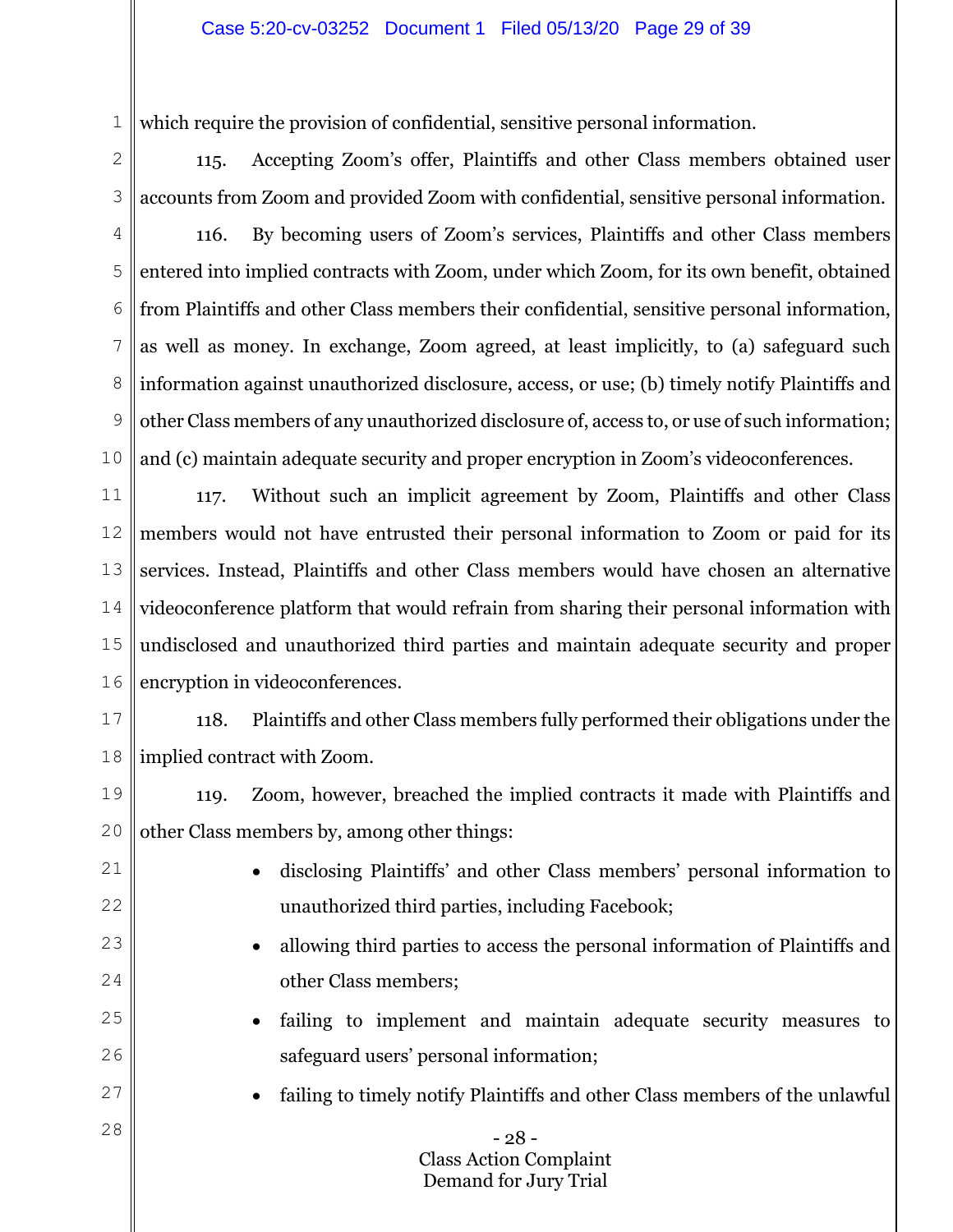disclosure of their personal information; and

failing to maintain adequate security and proper encryption in Zoom's videoconferences.

120. By breaching its implied contracts with Plaintiffs and other Class members, Zoom is not entitled to retain the benefits it received.

121. As a direct and proximate result of Zoom's breaches of the implied contracts, Plaintiffs and other Class members have suffered actual losses and damages.

# **Count III Breach of the Implied Covenant of Good Faith and Fair Dealing**

122. Plaintiffs repeat and incorporate by reference each and every allegation set forth above, as though fully set forth herein.

123. There is a covenant of good faith and fair dealing implied in every implied contract. This implied covenant requires each contracting party to refrain from doing anything to injure the right of the other to receive the benefits of the agreement. To fulfill its covenant, a party must give at least as much consideration to the interests of the other party as it gives to its own interests.

124. Under the implied covenant of good faith and fair dealing, Zoom is obligated to, at a minimum, (a) implement proper procedures to safeguard the personal information of Plaintiffs and other Class members; (b) refrain from disclosing, without authorization or consent, the personal information of Plaintiffs and other Class members to any third parties; (c) promptly and accurately notify Plaintiffs and other Class members of any unauthorized disclosure of, access to, and use of their personal information; and (d) maintain adequate security and proper encryption in Zoom's videoconferences.

125. Zoom breached the implied covenant of good faith and fair dealing by, among other things:

- x disclosing Plaintiffs' and other Class members' personal information to unauthorized third parties, including Facebook;
	- x allowing third parties to access the personal information of Plaintiffs and

 $-29 -$ Class Action Complaint Demand for Jury Trial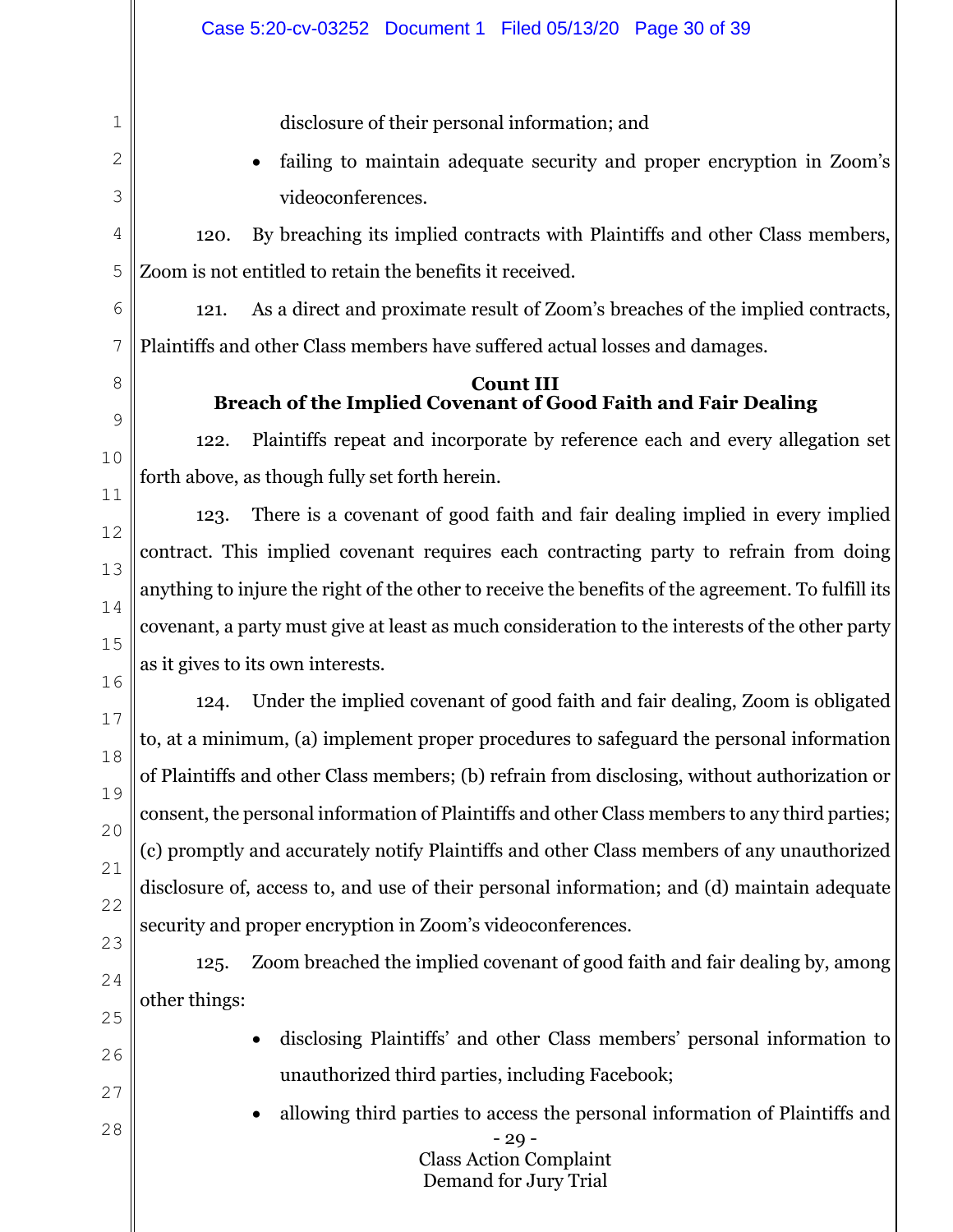|        | Case 5:20-cv-03252 Document 1 Filed 05/13/20 Page 31 of 39                                  |
|--------|---------------------------------------------------------------------------------------------|
|        |                                                                                             |
| 1      | other Class members;                                                                        |
| 2      | failing to implement and maintain adequate security measures to                             |
| 3      | safeguard users' personal information;                                                      |
| 4      | failing to timely notify Plaintiffs and other Class members of the unlawful                 |
| 5      | disclosure of their personal information; and                                               |
| 6<br>7 | failing to maintain adequate security and proper encryption in Zoom's<br>videoconferences.  |
| 8      | As a direct and proximate result of Zoom's breaches of the implied covenant of<br>126.      |
| 9      | good faith and fair dealing, Plaintiffs and other Class members have suffered actual losses |
| 10     | and damages.                                                                                |
| 11     | <b>Count IV</b>                                                                             |
| 12     | <b>Unjust Enrichment</b>                                                                    |
| 13     | Plaintiffs repeat and incorporate by reference each and every allegation set<br>127.        |
| 14     | forth above, as though fully set forth herein.                                              |
| 15     | Zoom has benefited and profited from Plaintiffs' and other Class members' use<br>128.       |
| 16     | of its videoconferencing services by obtaining their personal information and money.        |
| 17     | Zoom, however, failed to provide Plaintiffs and other Class members the<br>129.             |
| 18     | services they reasonably expected because Zoom:                                             |
| 19     | disclosed Plaintiffs' and other Class members' personal information to                      |
| 20     | unauthorized third parties, including Facebook;                                             |
| 21     | allowed third parties to access the personal information of Plaintiffs and                  |
| 22     | other Class members;                                                                        |
| 23     | failed to implement and maintain adequate security measures to safeguard                    |
| 24     | users' personal information;                                                                |
| 25     | failed to timely notify Plaintiffs and other Class members of the unlawful                  |
| 26     | disclosure of their personal information; and                                               |
| 27     | failed to maintain adequate security and proper encryption in Zoom's                        |
| 28     | videoconferences.                                                                           |
|        | $-30-$<br><b>Class Action Complaint</b><br>Demand for Jury Trial                            |
|        |                                                                                             |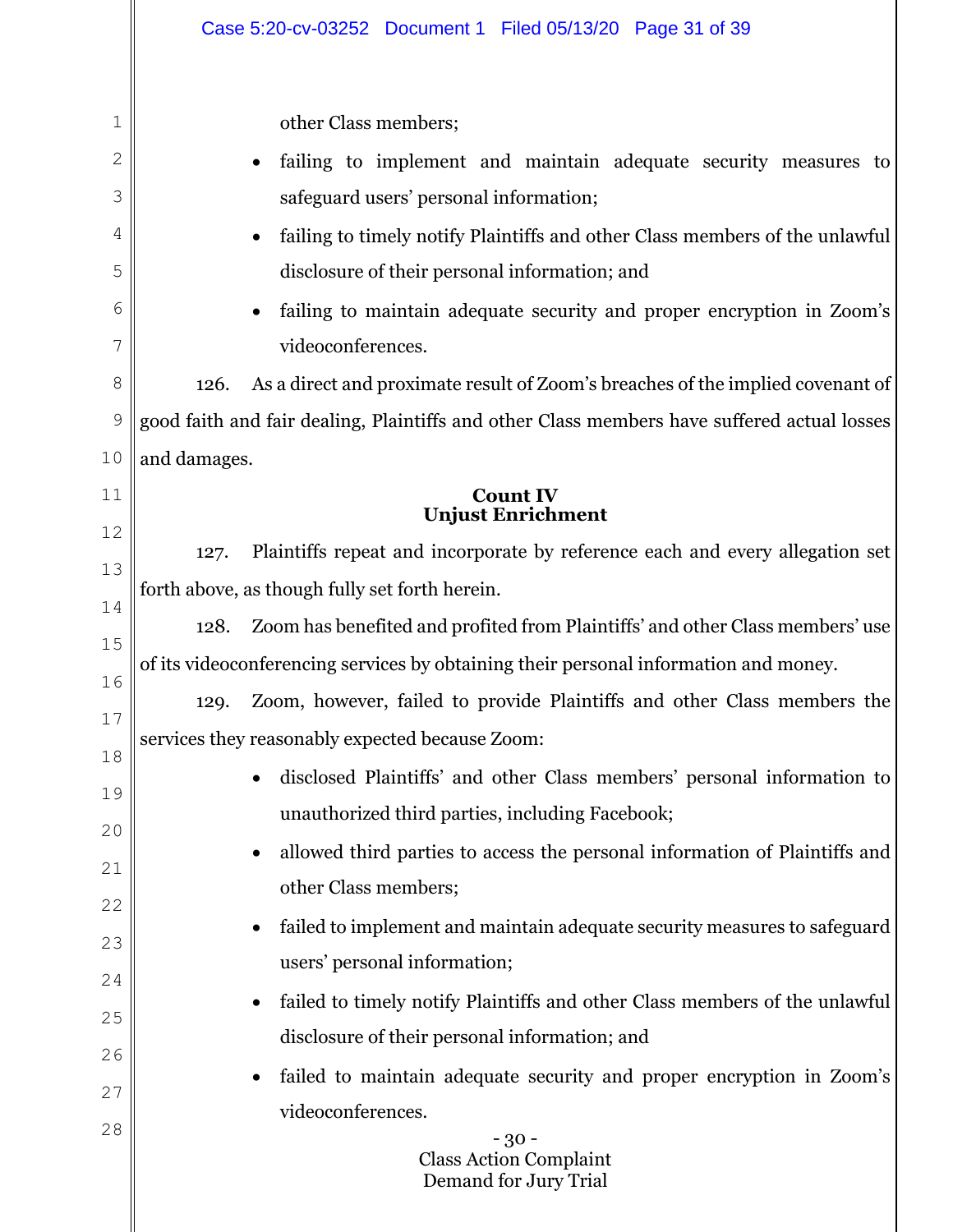# Case 5:20-cv-03252 Document 1 Filed 05/13/20 Page 32 of 39

1 2 130. Zoom has therefore been unjustly enriched by its retention of the benefits and profits at the expense of Plaintiffs and other Class members. Equity and justice require that Zoom disgorge the benefits and profits.

131. Plaintiffs seek an order directing Zoom to disgorge these benefits and profits and pay restitution to Plaintiffs and other Class members.

# **Count V Violation of the California Consumer Privacy Act**

132. Plaintiffs repeat and incorporate by reference each and every allegation set forth above, as though fully set forth herein.

133. The CCPA prohibits collection and use of consumers' personal information from collection and use by businesses without consumers' notice and consent.

134. Zoom violated the CCPA by using the personal information of Plaintiffs and other Class members without providing the required notice under the CCPA. *See* CAL. CIV. CODE § 1798.100(b). Zoom did not notify Plaintiffs and the Class members that it was disclosing their personal information to unauthorized parties.

135. Zoom also violated the CCPA by failing to provide notice to Plaintiffs and other Class members of their right to opt out of the disclosure or use of their personal information to third parties. *See* CAL.CIV.CODE § 1798.120(b). Zoom failed to give Plaintiffs and the Class members the opportunity to opt out before sharing their personal information with unauthorized parties.

136. Plaintiffs seek damages on behalf of themselves and the Class, as well as injunctive relief in the form of an order enjoining Zoom from continuing to violate the CCPA.

# **Count VI Violation of California's Consumer Legal Remedies Act**

25 137. Plaintiffs repeat and incorporate by reference each and every allegation set forth above, as though fully set forth herein.

26 27 138. Plaintiffs and each Class Member are "consumers" under the CLRA, *see* CAL. CIV. CODE § 1761(d).

> - 31 - Class Action Complaint Demand for Jury Trial

- 
- 
- 28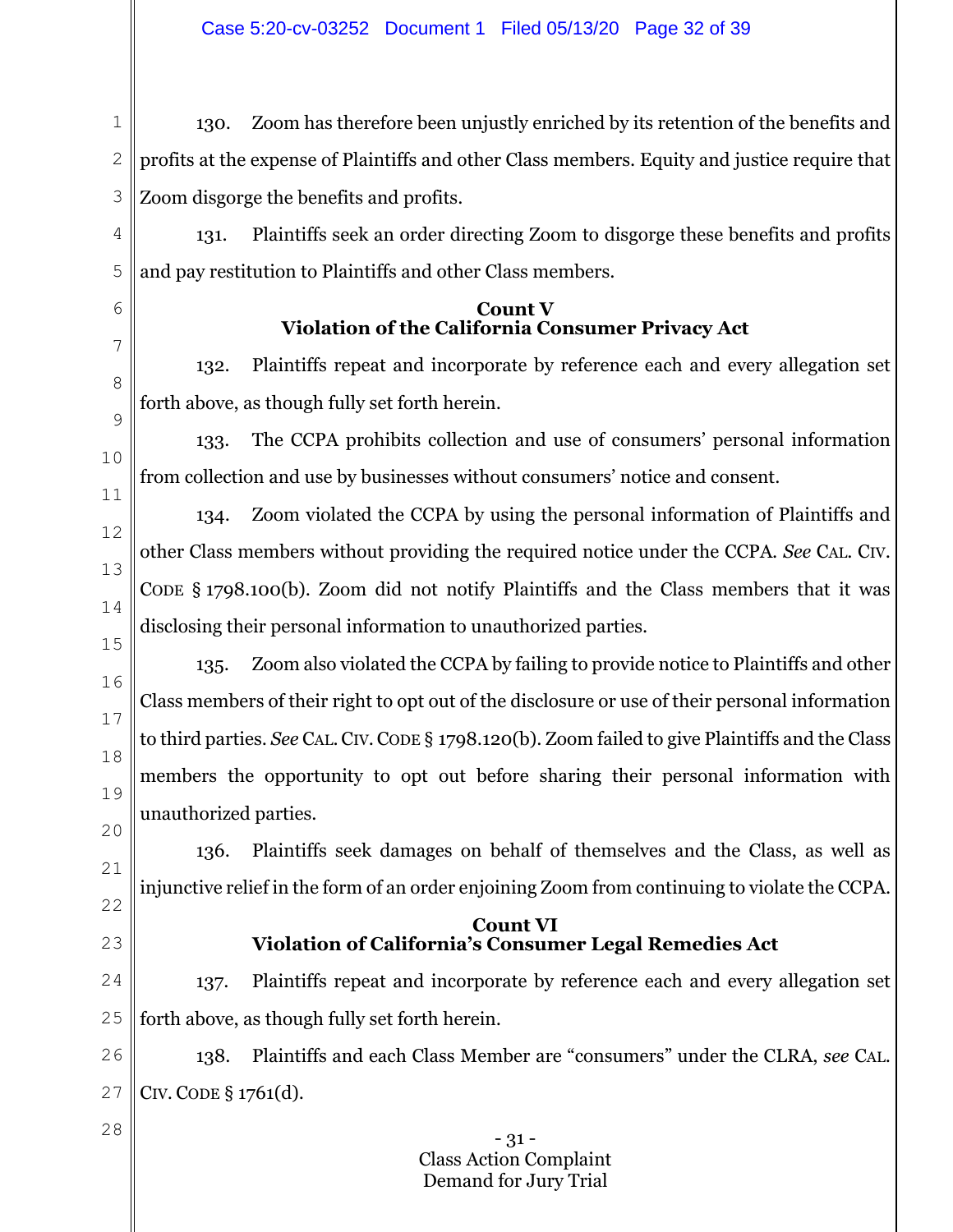# Case 5:20-cv-03252 Document 1 Filed 05/13/20 Page 33 of 39

| 1  | 139.      | Zoom is a "person" as defined by the CLRA, see CAL. CIV. CODE § 1761(c).                     |
|----|-----------|----------------------------------------------------------------------------------------------|
| 2  | 140.      | Zoom's marketing and sale of the Zoom app is the sale of a "good" and "service"              |
| 3  |           | to consumers within the meaning of the CLRA, see CAL. CIV. CODE $\S$ § 1761(a)-(b), 1770(a). |
| 4  | 141.      | The CLRA protects consumers against unfair and deceptive practices, and is                   |
| 5  |           | intended to provide an efficient means of securing such protection.                          |
| 6  |           | 142. As detailed above in paragraphs 26 through 33, Zoom promised to protect data            |
| 7  |           | privacy and secure videoconferences. Zoom violated the CLRA by, among other things:          |
| 8  |           | disclosing Plaintiffs' and other Class members' personal information to                      |
| 9  |           | unauthorized third parties, including Facebook;                                              |
| 10 | $\bullet$ | allowing third parties to access the personal information of Plaintiffs and                  |
| 11 |           | other Class members;                                                                         |
| 12 | $\bullet$ | failing to implement and maintain adequate security measures to                              |
| 13 |           | safeguard users' personal information;                                                       |
| 14 | $\bullet$ | failing to, in a timely manner, (a) investigate the unauthorized disclosures                 |
| 15 |           | described above, and (b) notify Plaintiffs and other Class members of the                    |
| 16 |           | unauthorized disclosure of, access to, and use of their personal                             |
| 17 |           | information; and                                                                             |
| 18 |           | failing to maintain adequate security and proper encryption in Zoom's                        |
| 19 |           | videoconferences.                                                                            |
| 20 | 143.      | Zoom's conduct is deceptive and unfair and violates Subsection 1770(a) of the                |
| 21 |           | California Civil Code because:                                                               |
| 22 |           | Zoom represented that its product had characteristics it did not have in                     |
| 23 |           | violation of Subsection $(a)(5)$ ;                                                           |
| 24 |           | Zoom represented its products were of a particular standard, grade, or                       |
| 25 |           | quality when they were of another in violation of Subsection $(a)(7)$ ;                      |
| 26 | $\bullet$ | Zoom advertised its services with intent not to sell them as advertised in                   |
| 27 |           | violation of Subsection (a)(9); and                                                          |
| 28 |           | $-32-$<br><b>Class Action Complaint</b><br>Demand for Jury Trial                             |
|    |           |                                                                                              |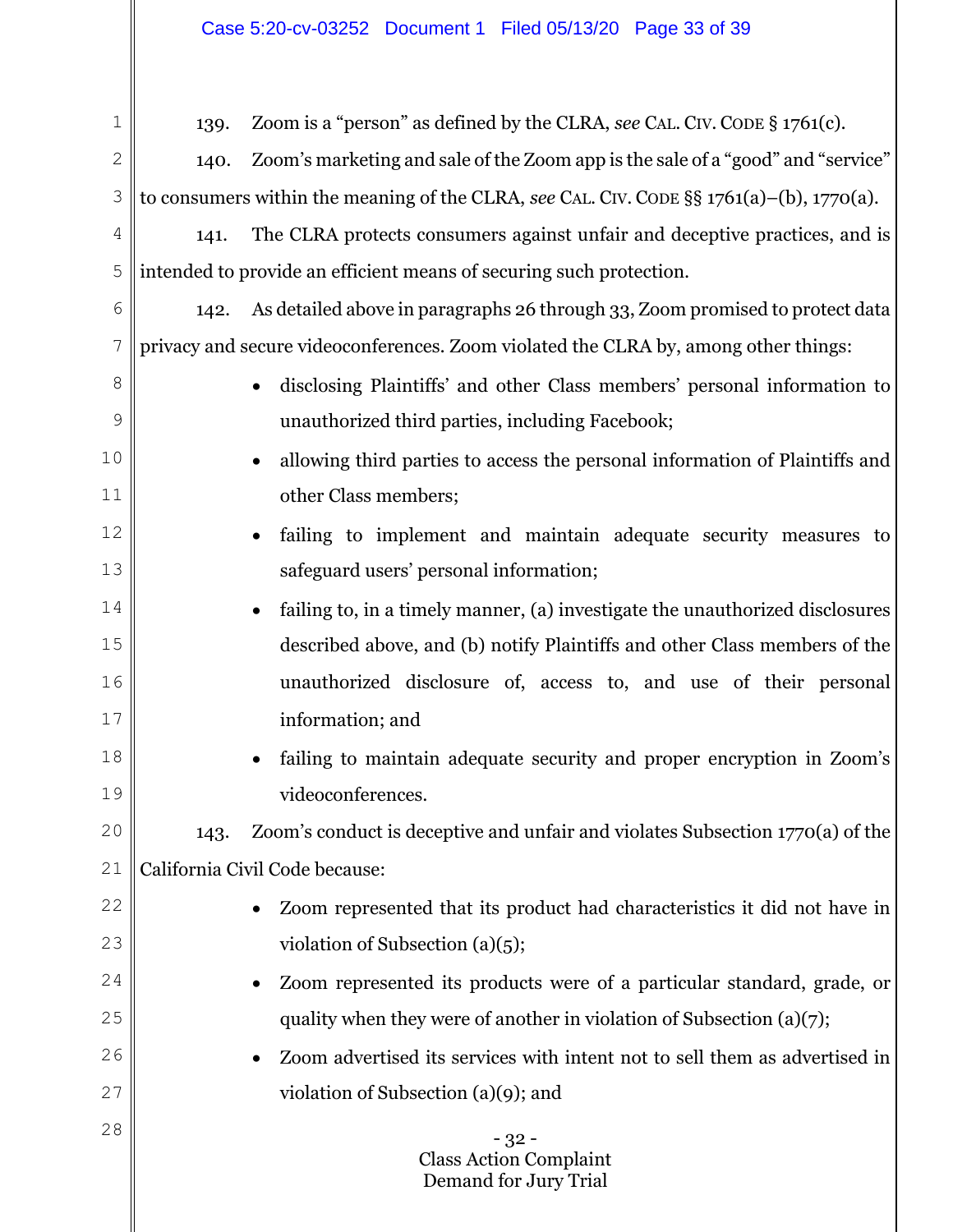1 2 x Zoom knowingly and intentionally withheld material information from Plaintiffs and the Class members in violation of Subsection (a)(14).

3 4 5 6 7 144. Zoom's unfair or deceptive acts and practices were capable of deceiving a substantial portion of the public. Zoom did not disclose the facts of its disclosure of personal information and its lack of capacity to secure videoconferences because it knew that consumers would not use its products or services, and instead would use other products or services, had they known the truth.

8 9 10 145. Zoom had a duty to disclose the truth about its privacy practices and security capabilities because it is in a superior position to know whether, when, and how it discloses users' information to third parties and whether it can ensure security in videoconferences.

11 12 13 146. Plaintiffs and the Class members could not reasonably have been expected to learn or discover Zoom's disclosure of their personal information to unauthorized parties or Zoom's lack of capacity to secure videoconferences.

14 15 147. The facts concealed by Zoom are material because a reasonable consumer would have considered them to be important in deciding whether to use Zoom.

16 17 18 148. Plaintiffs and the Class members reasonably expected that Zoom would (a) safeguard their personal information and refrain from disclosing it without their consent; and (b) ensure security in Zoom's videoconferences.

19 20 21 22 149. Due to Zoom's violations of the CLRA, Plaintiffs and the Class members suffered damages and did not receive the benefit of their bargain with Zoom because they paid for a value of services, either through personal information or a combination of their personal information and money.

23 24 25 150. Plaintiffs and the Class members seek an injunction barring Zoom from disclosing their personal information without their consent and requiring Zoom to ensure security in videoconferences.

- 26
- 27
- 28

# **Count VII Violation of the Unfair Competition Law**

151. Plaintiffs repeat and incorporate by reference each and every allegation set

- 33 - Class Action Complaint Demand for Jury Trial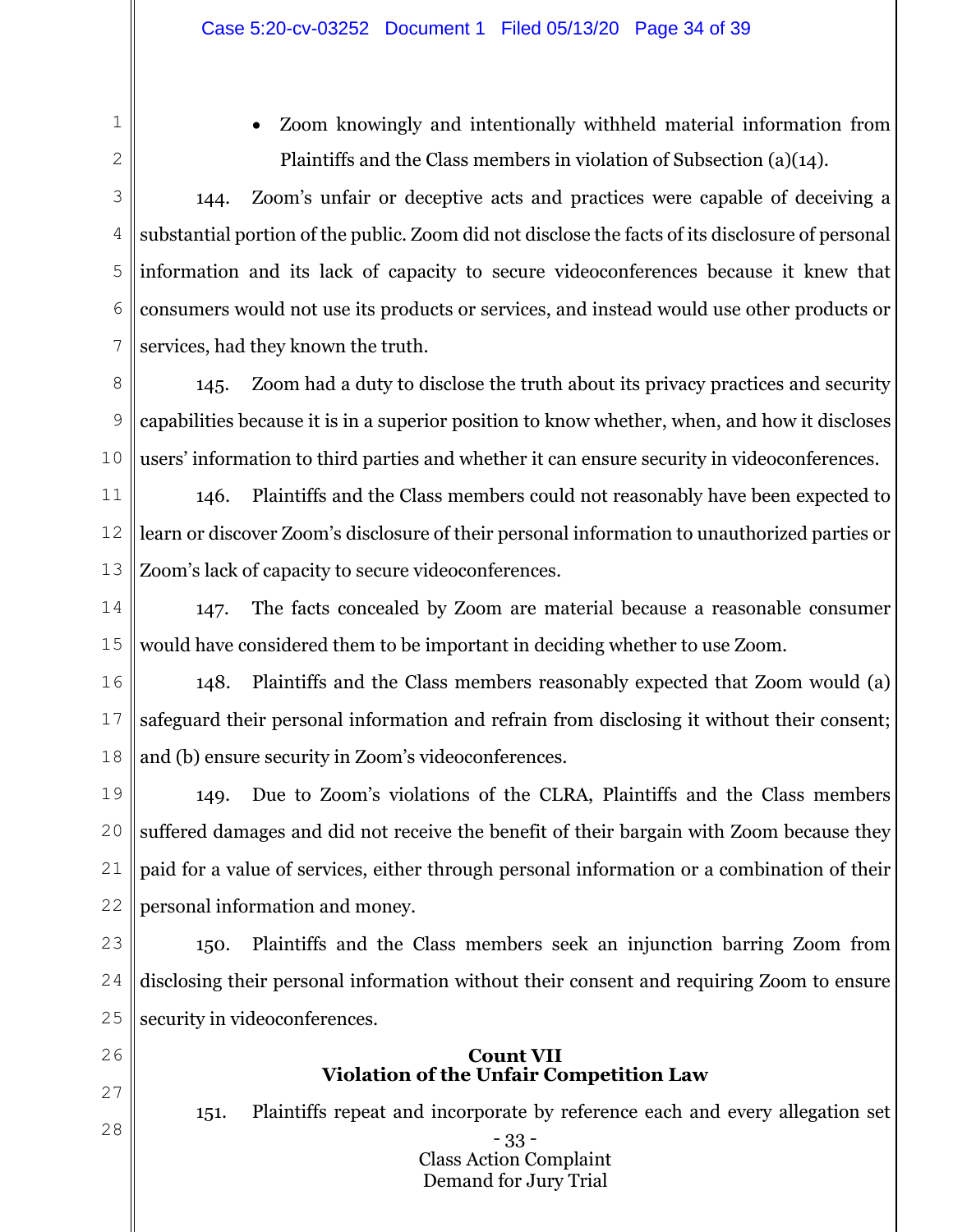1 forth above, as though fully set forth herein.

2 3 152. Zoom engaged in unfair, unlawful, and fraudulent business practices within the meaning of the UCL, CAL. BUS. & PROF. CODE §§ 17200, *et seq*.

4 5 6 153. Zoom collected and stored confidential, sensitive personal information from Plaintiffs and other Class members. Zoom falsely represented to Plaintiffs and other Class members that:

7

8

9

10

11

12

(a) "[w]e do not sell your data";

(b) Zoom maintains adequate security measures to safeguard and keep confidential users' personal information;

(c) Zoom limits its use of users' personal information "to determine the offers to make for [its] services, analyze trends on and run the marketing site, and understand users' movements around the marketing site"; and

13 14 (d) Zoom provides "[s]ecurity and encryption … with complete end-to-end 256-bit AES encryption[.]"

15 16 17 154. In reliance on Zoom's representations, Plaintiffs and other Class members obtained Zoom accounts and provided Zoom with confidential, sensitive personal information.

18 19 20 21 155. Zoom's misrepresentations and omissions caused Plaintiffs and other Class members to become Zoom users and provide Zoom with their confidential, sensitive personal information. Plaintiffs and other Class members would not have done so, but for Zoom's misrepresentations and omissions.

22 23 24 25 26 27 156. Zoom's misrepresentations and omissions are unfair, unlawful, and fraudulent. Zoom's acts, as alleged above, are "unfair" because they offend an established public policy and are immoral, unethical, and unscrupulous or substantially injurious to consumers. Zoom's acts, as alleged above, are "unlawful" because they violate the common law and several California statutes, including the CCPA and CLRA. Zoom's acts, as alleged above, are "fraudulent" because they are likely to deceive the general public.

> - 34 - Class Action Complaint Demand for Jury Trial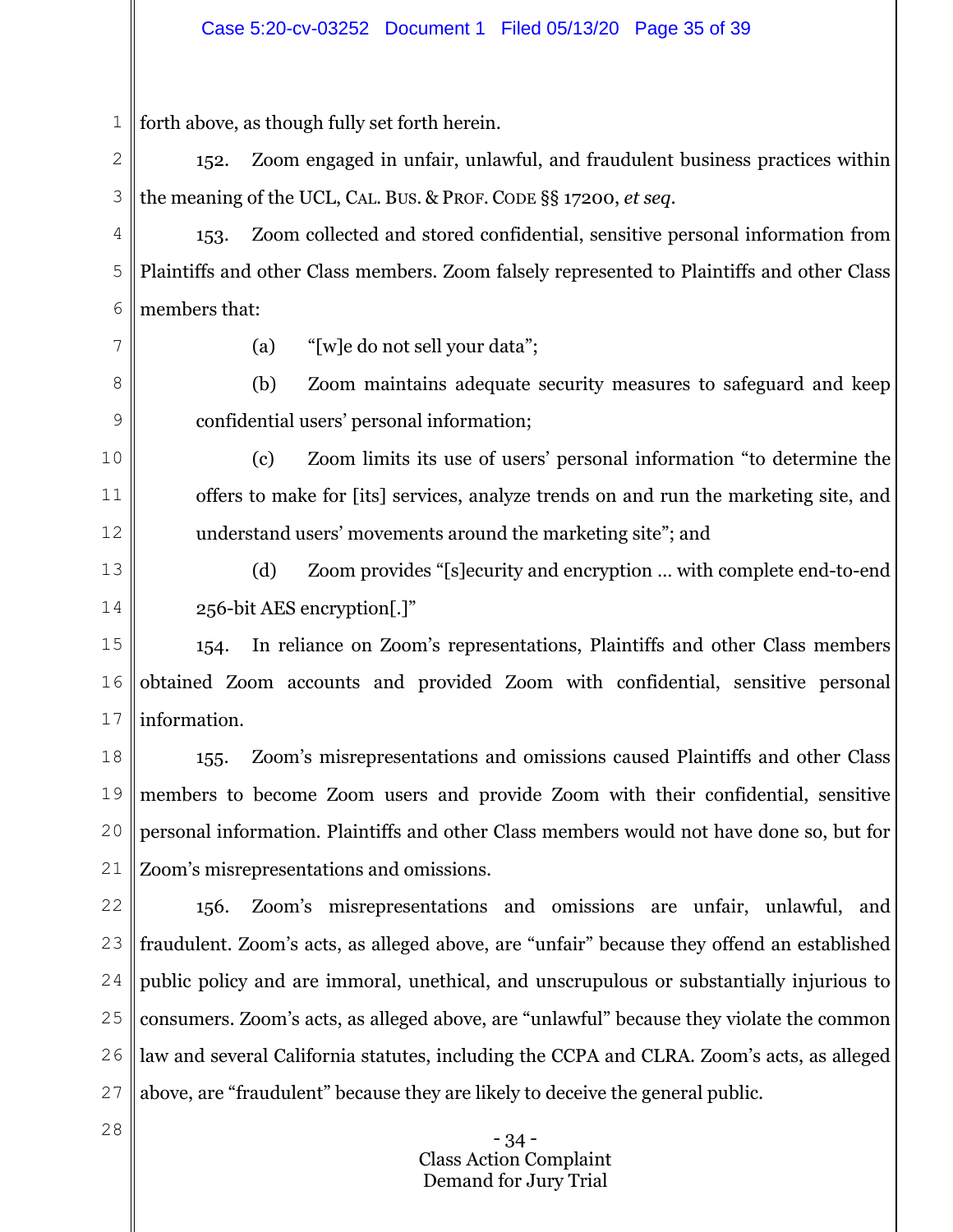1 2 3 4 5 6 157. In addition to making these misrepresentations and omissions, Zoom also violated the UCL by (a) failing to timely notify Plaintiffs and other Class members of the unauthorized disclosure of, access to, and use of their personal information; (b) preventing Plaintiffs and other Class members from taking the necessary measures to remedy the unauthorized disclosure of their personal information; and (c) failing to maintain adequate security and proper encryption in Zoom's videoconferences.

7 8 9 10 11 12 13 158. Zoom's business practices violate the UCL also because Zoom (a) falsely represented that goods or services have characteristics they do not have, namely, adequate security; (b) falsely represented that its goods or services are of a particular standard when they are of another; (c) advertised its goods and services with intent not to sell them as advertised; (d) represented that the subject of a transaction was supplied in accordance with a previous representation when it was not; and (e) made material omissions regarding its safeguarding of users' personal information.

14 15 159. Plaintiffs and other Class members suffered injury in fact and lost money or property as the result of Zoom's violations of the UCL.

16 17 18 160. Plaintiffs request that Zoom be (a) enjoined from further violations of the UCL; and (b) required to restore to Plaintiffs and other Class members any money it had acquired by unfair competition, including restitution and restitutionary disgorgement.

- 19
- 20

#### **Count VIII Invasion of Privacy in Violation of Common Law and the California Constitution**

21 22 161. Plaintiffs repeat and incorporate by reference each and every allegation set forth above, as though fully set forth herein.

23 24 25 26 162. Under the common law and Section 1 in Article I of the California Constitution, Plaintiffs and the Class members have a reasonable expectation of privacy in their personal information, their electronic devices (including computers, tablets, and mobile phones), and their online behavior and history (including their use of Zoom's services).

27 28 163. The reasonableness of such expectations of privacy finds support in Zoom's

- 35 - Class Action Complaint Demand for Jury Trial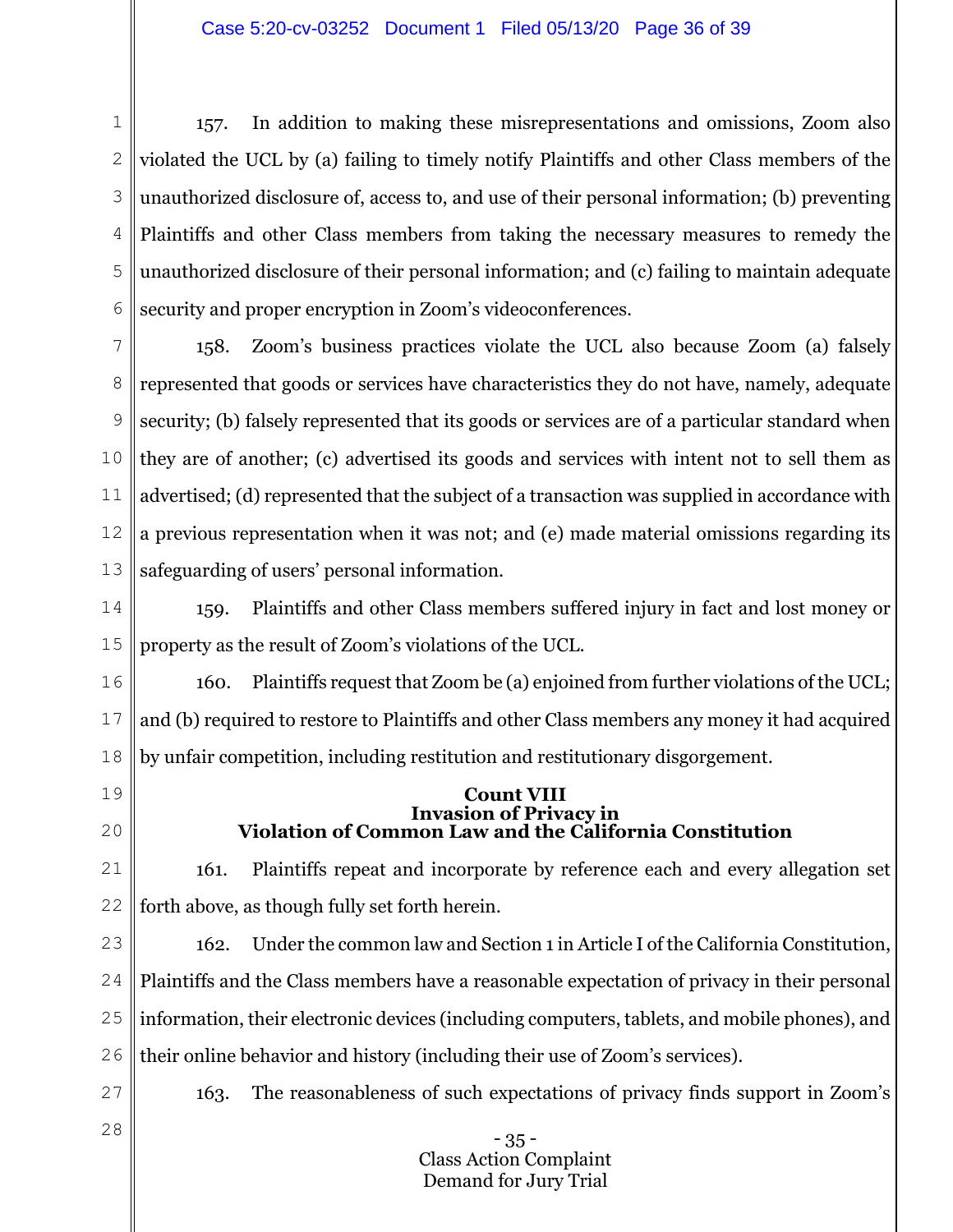#### Case 5:20-cv-03252 Document 1 Filed 05/13/20 Page 37 of 39

1 2 3 4 unique position to monitor Plaintiffs' and the Class members' behavior through its access to their electronic devices and videoconferences. The surreptitious, highly technical, and nonintuitive nature of Zoom's disclosure of their personal information further underscores the reasonableness of their expectations of privacy.

5 6

7

8

164. Plaintiffs' and Class members' privacy interest is legally protected because they have an interest in precluding the dissemination or misuse of sensitive information and an interest in making intimate personal decisions and conducting activities like videoconferencing without observation, intrusion, or interference.

9 10 165. Zoom shared Plaintiffs' and the Class members' personal information, without their authorization or consent, with third parties, including Facebook.

11 12 166. Zoom's acts and omissions caused the exposure and publicity of private details about Plaintiffs and other Class members — matters that are of no concern to the public.

13 14 15 16 17 167. This intrusion is highly offensive to a reasonable person. Zoom's conduct alleged above is particularly egregious because Zoom concealed its conduct from Plaintiffs and other Class members, and because Zoom represented to Plaintiffs and other Class members that it considered privacy to be "an extremely important topic" and took their privacy "very seriously."

18 19 168. As a direct and proximate result of Zoom's conduct, Plaintiffs and Class members were harmed by the public disclosure of their private affairs.

20 21 169. Plaintiffs and other Class members seek damages in an amount to be determined at trial.

# **PRAYER FOR RELIEF**

23 24 WHEREFORE, Plaintiffs, on behalf of themselves and on behalf of all members of the Class, respectfully request that the Court enter judgment in favor of them and against Zoom:

25 26 27 A. certifying this action as a class action under Federal Rule of Civil Procedure 23, appointing Plaintiffs as Class Representatives, and appointing their counsel as Class Counsel;

28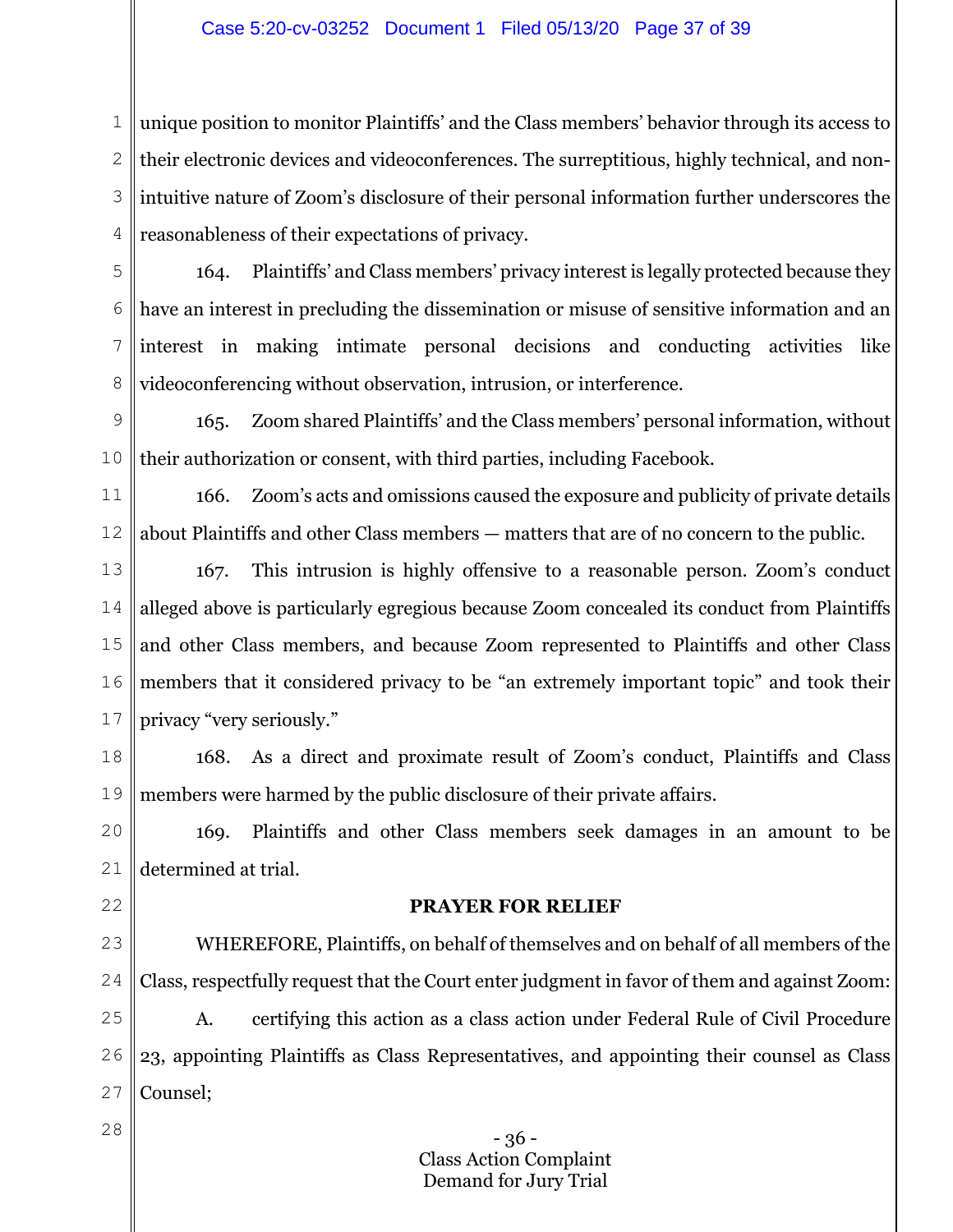# Case 5:20-cv-03252 Document 1 Filed 05/13/20 Page 38 of 39

1 2 3 4 B. declaring that Zoom's conduct alleged in this complaint is unfair, unlawful, and fraudulent in violation of the CCPA, the CLRA, and the UCL, and that Zoom is liable for negligence, breach of implied contract, breach of the implied covenant of good faith and fair dealing, and unjust enrichment;

5 6 C. enjoining Zoom from engaging in the negligent, unfair, unlawful, and fraudulent business practices alleged in this complaint;

7 8 9 D. awarding Plaintiffs and other Class members actual, compensatory, consequential, punitive, and treble damages to the extent permitted by law, including statutory damages available under the CCPA;

10 11 E. ordering Zoom to disgorge all benefits and profits unjustly retained through its misconduct alleged in this complaint;

12 13 F. awarding Plaintiffs and other Class members pre-judgment and postjudgment interest;

14 15 G. awarding Plaintiffs and other Class members reasonable attorneys' fees and costs, including expert witness fees; and

H. granting such other and further relief as the Court deems just and proper.

17 18

16

# **DEMAND FOR JURY TRIAL**

Plaintiffs demand a trial by jury.

- 37 - Class Action Complaint Demand for Jury Trial 19 20 21 22 23 24 25 26 27 28 Dated: May 13, 2020 Respectfully submitted, BOTTINI & BOTTINI, INC. Francis A. Bottini, Jr. (SBN 175783) Albert Y. Chang (SBN 296065) Yury A. Kolesnikov (SBN 271173) s/ Francis A. Bottini, Jr. Francis A. Bottini, Jr. 7817 Ivanhoe Avenue, Suite 102 La Jolla, California 92037 Telephone: (858) 914-2001 Facsimile: (858) 914-2002 fbottini@bottinilaw.com achang@bottinilaw.com ykolesnikov@bottinilaw.com